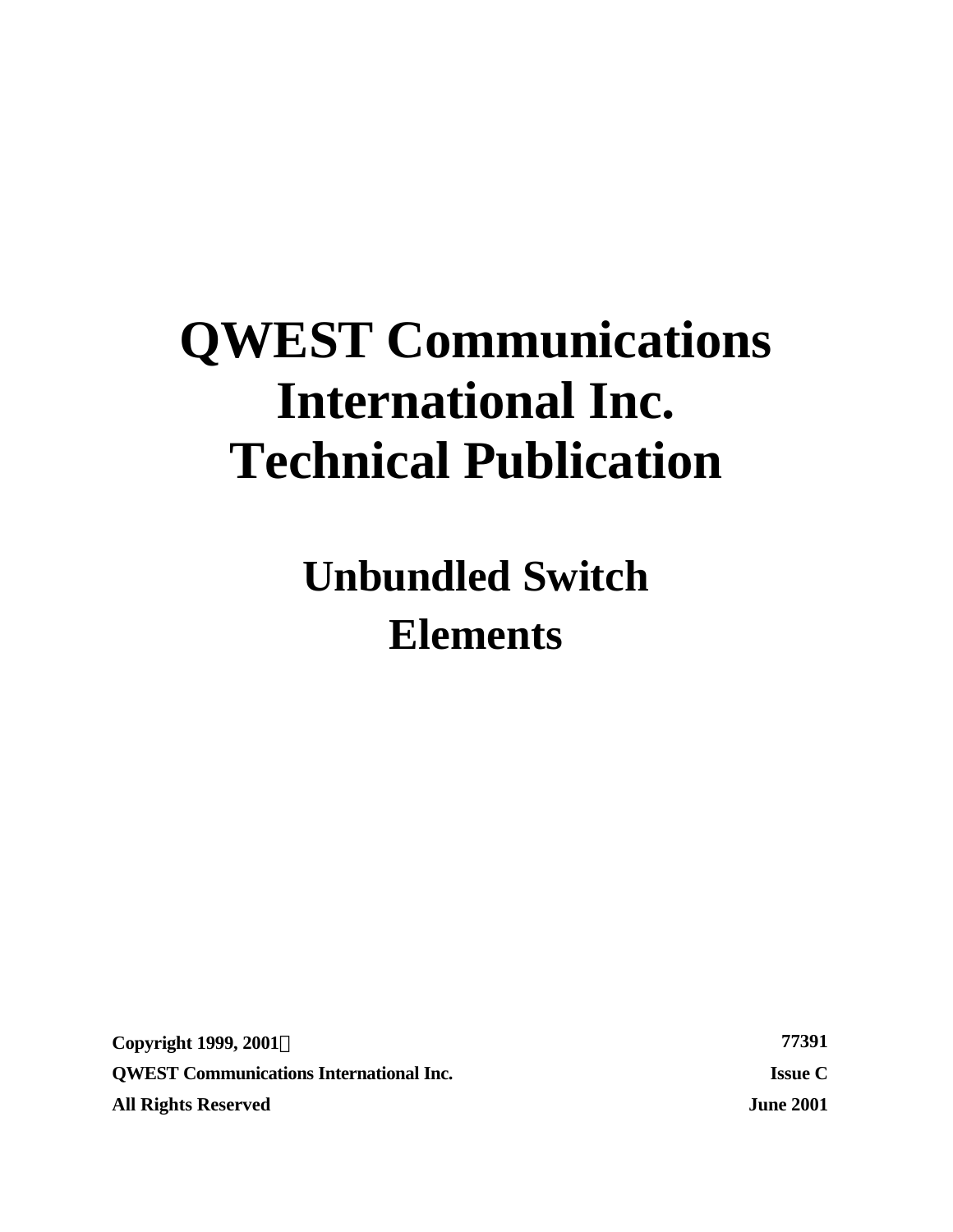## **NOTICE**

This publication provides technical information about Unbundled Switch Elements available from QWEST. This service provides unbundled line-side and trunk-side port connections to a QWEST End Office switch. This service is available in selected state jurisdictions.

QWEST Communications International Inc. reserves the right to revise this document for any reason, including but not limited to, conformity with standards promulgated by various governmental or regulatory agencies; utilization of advances in the state of the technical arts; or to reflect changes in the design of equipment, techniques, or procedures described or referred to herein.

Liability to anyone arising out of use or reliance upon any information set forth herein is expressly disclaimed, and no representation or warranties, expressed or implied, are made with respect to the accuracy or utility of any information set forth herein.

This document is not to be construed as a suggestion to any manufacturer to modify or change any of its products, nor does this publication represent any commitment by QWEST Communications International Inc. to purchase any specific products. Further, conformance to this publication does not constitute a guarantee of a given supplier's equipment and/or its associated documentation.

Future issues of Technical Publication 77391 will be announced to the industry at least 45 days prior to the issuance date. This notice, which will come through our standard customer notification channels, will allow the customer time to comment on the proposed revisions.

Ordering information for QWEST Publications can be obtained from the Reference Section of this document.

If further information is required, please contact:

Qwest Communications International Inc. Manager – New Services Planning 700 W. Mineral Ave. MN-F15.15 Littleton, CO 80120 (303) 707-7107 (303) 707-9497 Fax # E-mail: jhsmit2@qwest.com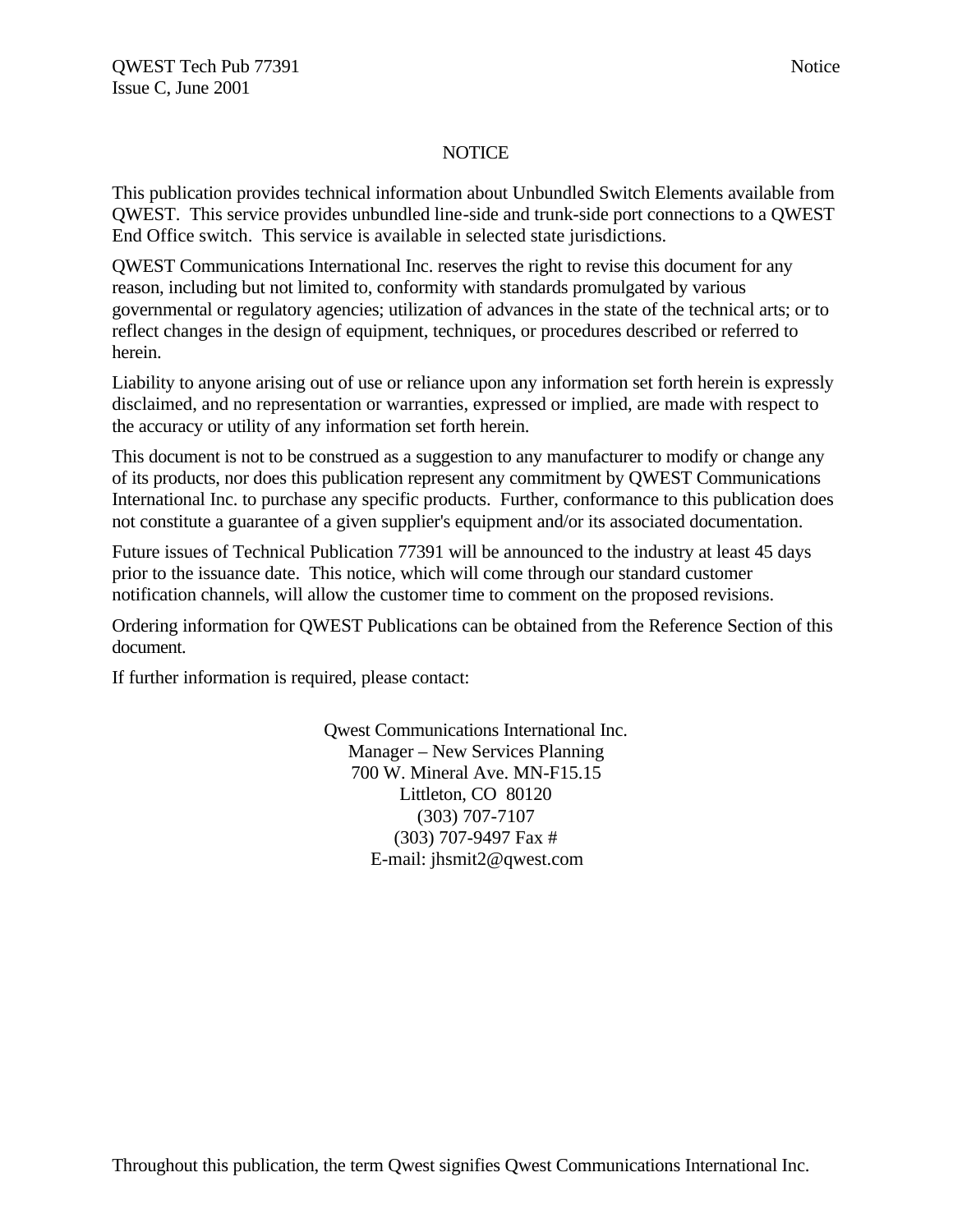#### COMMENTS on QWEST Tech Pub 77391

#### PLEASE TEAR OUT AND SEND YOUR COMMENTS/SUGGESTIONS TO:

Qwest Corporation Manager – New Services Planning 700 W. Mineral Ave. MN-F15.15 Littleton, CO 80120 (303) 707-7107 (303) 707-9497 Fax # E-mail: jhsmit2@qwest.com

Information from you helps us to improve our Publications. Please take a few moments to answer the following questions and return to the above address.

Was this Publication valuable to you in understanding

| the technical parameters of our service?               | <b>YES</b> | NO <sub>1</sub> |
|--------------------------------------------------------|------------|-----------------|
| Was the information accurate and up-to-date?           | YES.       | NO.             |
| Was the information easily understood?                 | YES.       | NO -            |
| Were the contents logically sequenced?                 | YES        | NO -            |
| Were the tables and figures understandable and helpful | YES        | NO 1            |
| Were the pages legible?                                | YES        | NO.             |

If you answered NO to any of the questions and/or if you have any other comments or suggestions, please explain:

\_\_\_\_\_\_\_\_\_\_\_\_\_\_\_\_\_\_\_\_\_\_\_\_\_\_\_\_\_\_\_\_\_\_\_\_\_\_\_\_\_\_\_\_\_\_\_\_\_\_\_\_\_\_\_\_\_\_\_\_\_\_\_\_\_\_\_\_\_\_\_\_\_\_\_\_\_ \_\_\_\_\_\_\_\_\_\_\_\_\_\_\_\_\_\_\_\_\_\_\_\_\_\_\_\_\_\_\_\_\_\_\_\_\_\_\_\_\_\_\_\_\_\_\_\_\_\_\_\_\_\_\_\_\_\_\_\_\_\_\_\_\_\_\_\_\_\_\_\_\_\_\_\_\_

| (Attach additional sheet, if necessary) |  |  |
|-----------------------------------------|--|--|
|                                         |  |  |
|                                         |  |  |
|                                         |  |  |
|                                         |  |  |
|                                         |  |  |
|                                         |  |  |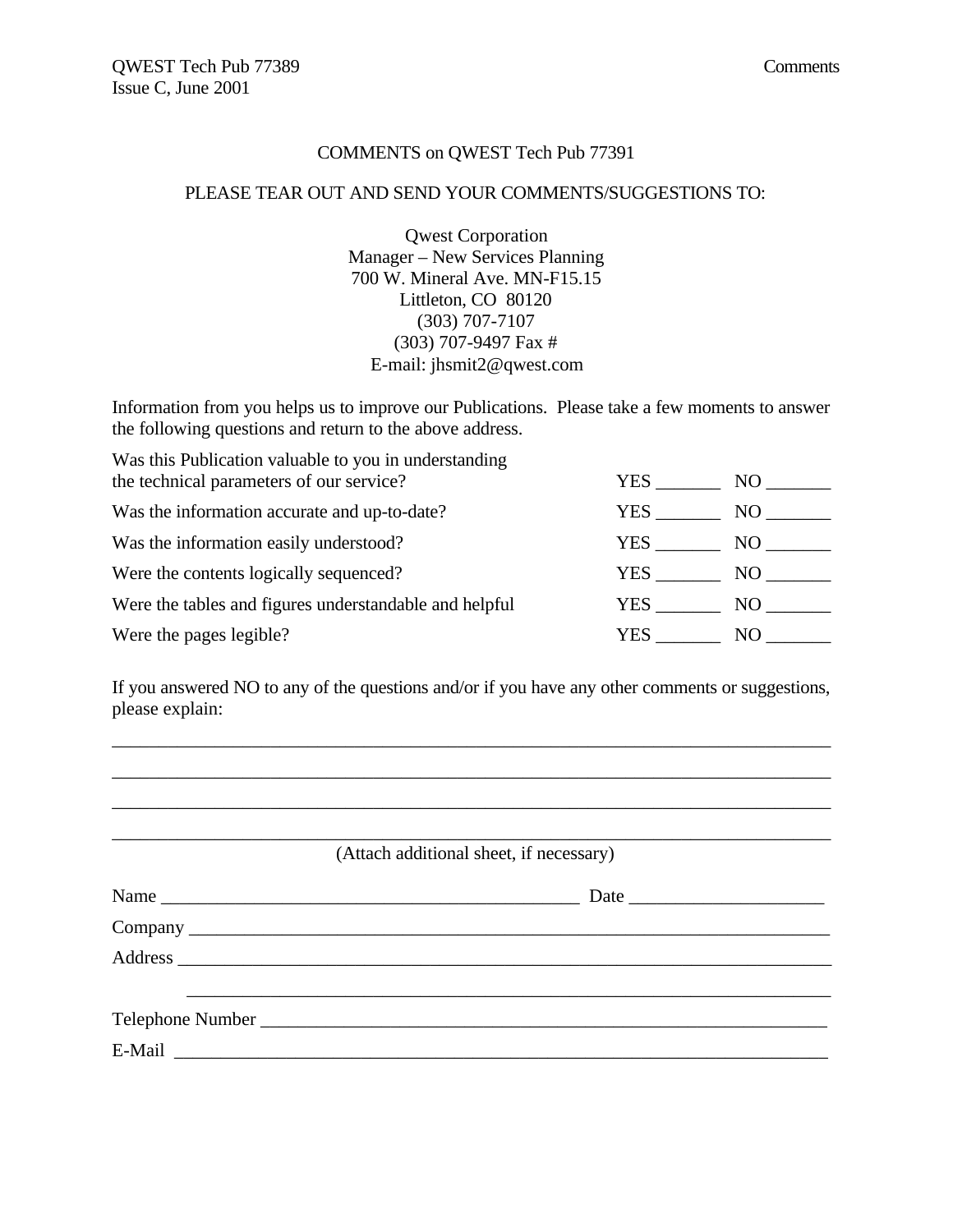## **Chapter and Section**

## Page

| 1. | 1.1<br>1.2<br>1.3<br>1.4 |                         |
|----|--------------------------|-------------------------|
| 2. | 2.1<br>2.2               | 2.2.1<br>2.2.2<br>2.2.3 |
|    | 2.3                      |                         |
| 3. | 3.1<br>3.2               | 3.2.1                   |
|    | 3.3                      |                         |
| 5. | 5.1<br>5.2               | 5.2.1<br>5.2.2          |
|    | 5.3                      |                         |
| 6. | 6.1<br>6.2               | 6.2.1<br>6.2.2          |
|    | 6.3                      |                         |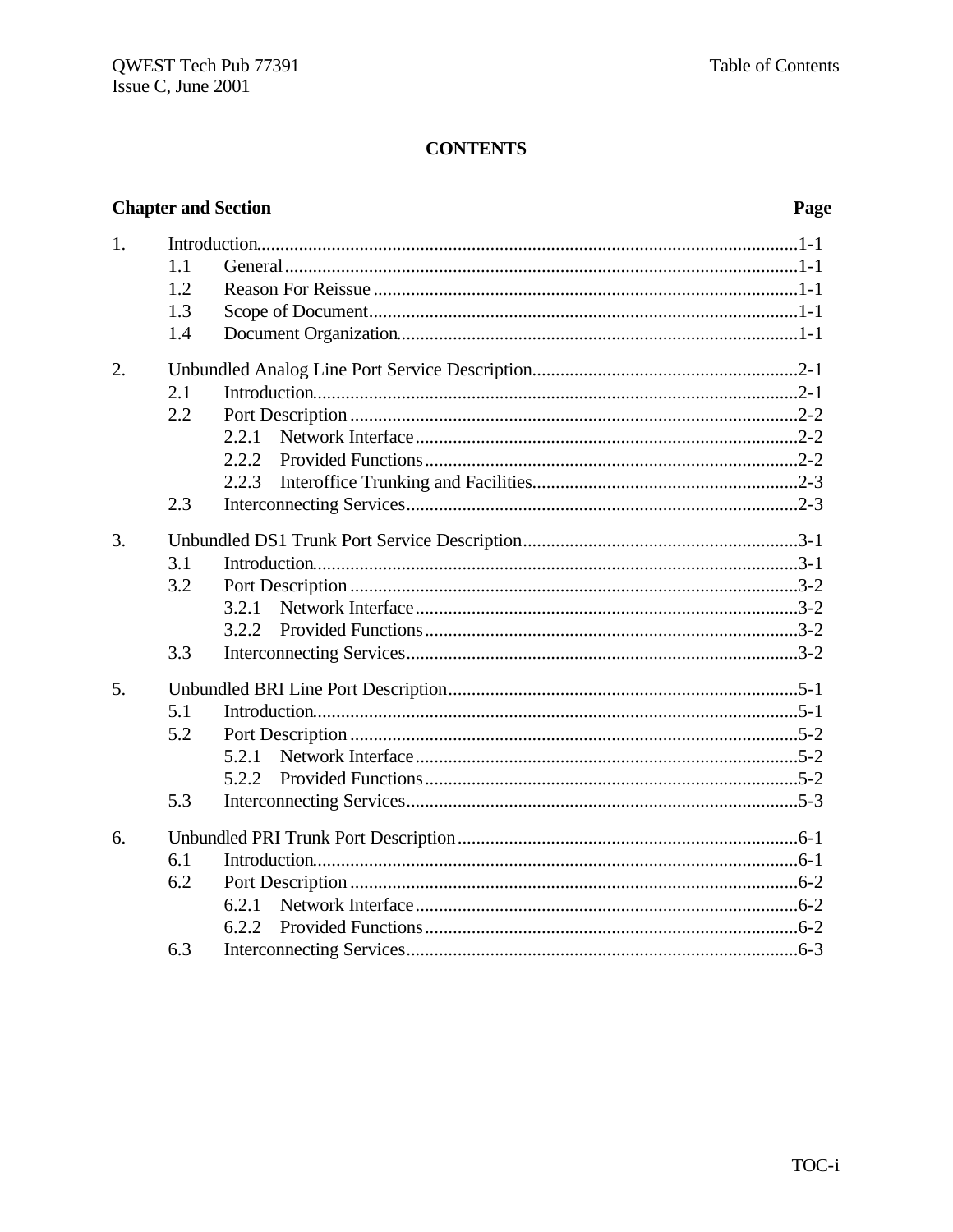## **CONTENTS (Continued)**

| <b>Chapter and Section</b> |      | Page                                                                 |  |
|----------------------------|------|----------------------------------------------------------------------|--|
| 7.                         |      | Network Channel/Network Channel Interface Codes And Applications 7-1 |  |
|                            | 7.1  |                                                                      |  |
|                            |      | 7.1.1                                                                |  |
|                            |      | 7.1.2                                                                |  |
|                            |      | 7.1.3                                                                |  |
|                            | 7.2  |                                                                      |  |
|                            |      | 7.2.1                                                                |  |
|                            |      | 7.2.2                                                                |  |
|                            |      | 7.2.3                                                                |  |
|                            | 7.3  | Valid Network Channel/Network Channel Interface Combinations7-5      |  |
|                            | 7.4  |                                                                      |  |
|                            |      |                                                                      |  |
| 8.                         |      |                                                                      |  |
|                            | 8.1  |                                                                      |  |
|                            | 8.2  |                                                                      |  |
|                            | 8.3  |                                                                      |  |
| 9.                         |      |                                                                      |  |
|                            | 9.1  |                                                                      |  |
|                            |      | 9.2                                                                  |  |
| 10.                        |      |                                                                      |  |
|                            | 10.1 |                                                                      |  |
|                            | 10.2 |                                                                      |  |
|                            | 10.3 |                                                                      |  |
|                            | 10.4 |                                                                      |  |
|                            | 10.5 |                                                                      |  |
|                            | 10.6 |                                                                      |  |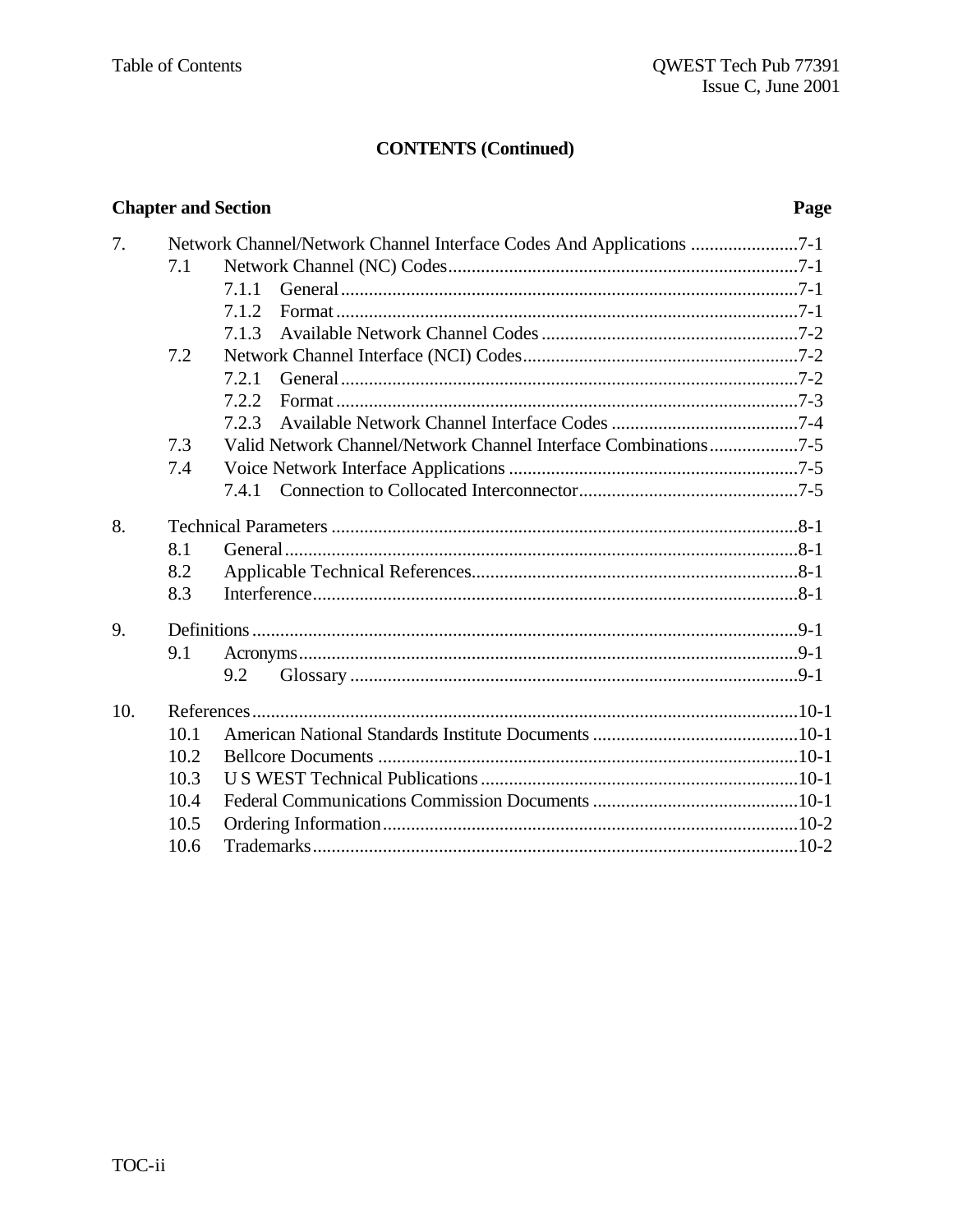## **CONTENTS (Continued)**

## **Figures Page**

| $3-1$   |  |
|---------|--|
|         |  |
|         |  |
| $7-1$   |  |
| $7 - 2$ |  |
| $7 - 3$ |  |
| $7 - 4$ |  |

## **Tables**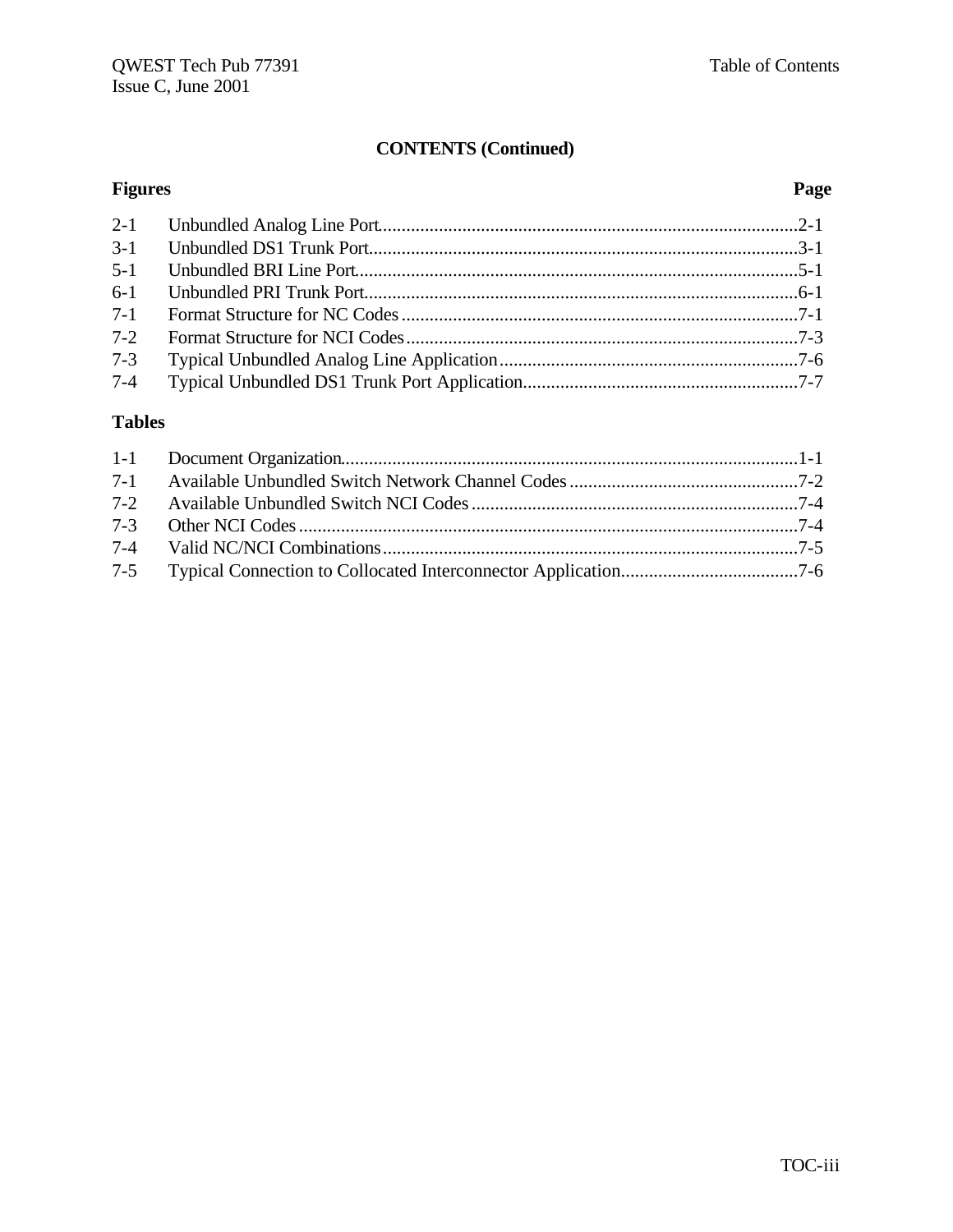## **Chapter and Section**

## Page

## **Tables**

|--|--|--|--|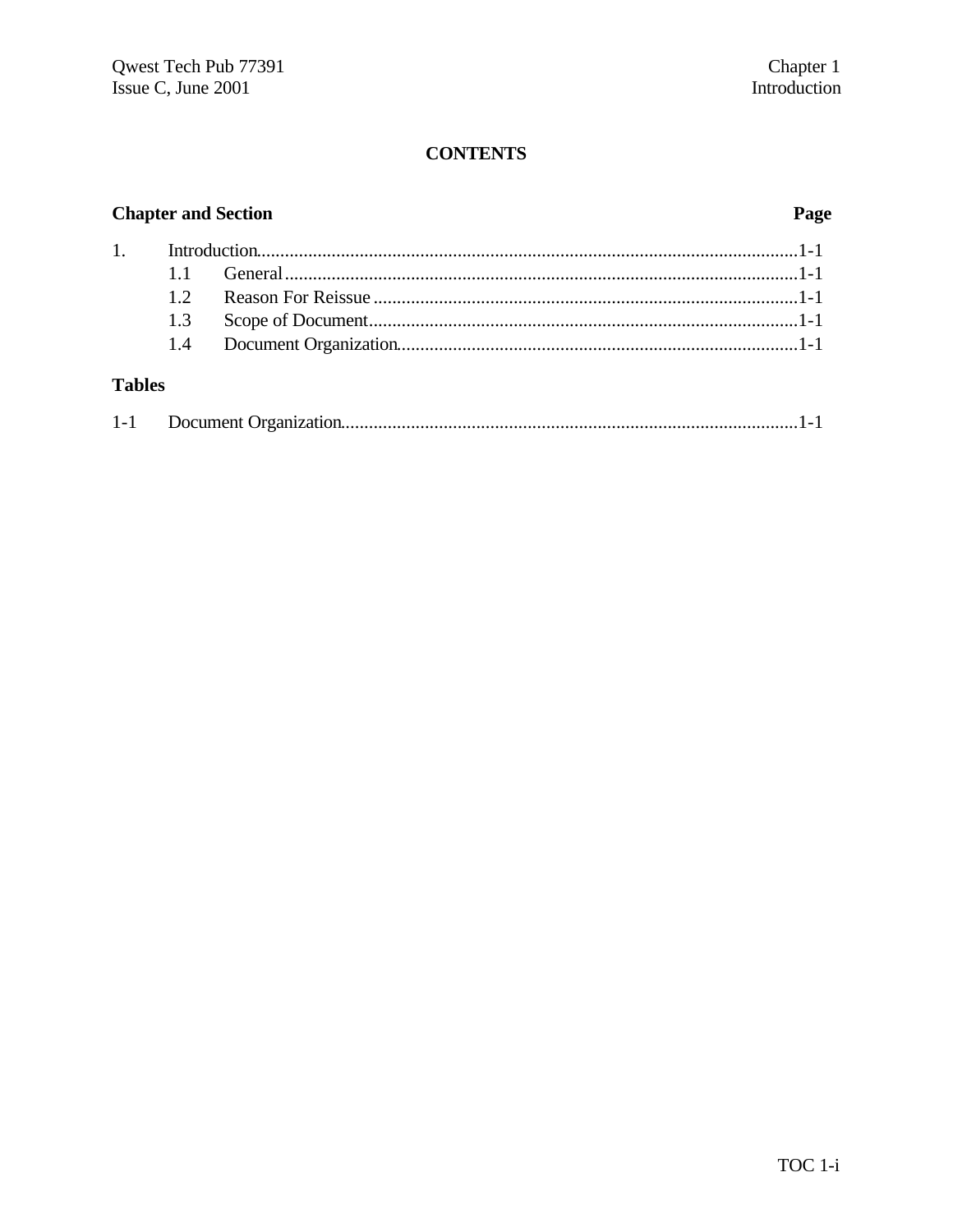## **1. Introduction**

## **1.1 General**

This publication provides technical information about the Unbundled Switch Elements available from Qwest. Unbundled Switch provides an unbundled line-side or trunk-side connection to a Qwest End Office switch and allows for the purchase of individual line-side or trunk-side services. Unbundled Switch Elements provide access to the switching components of Qwest's End Office switch.

## **1.2 Reason For Reissue**

This Technical Publication is being re-issued to update terms to align with the SGAT. The terms "SPOT frame" and "ICDF" are changed to "ICDF or cross connection equipment provided by a Competitive Local Exchange Carrier (CLEC)." The term "BFR" is changed to "Special Request Process."

## **1.3 Scope of Document**

This document provides a technical description of the Unbundled Switch Elements including available options. Network Channel and Network Channel Interface codes and valid combinations are included.

Ordering instructions and responsibilities are beyond the scope of this publication and may be found in the appropriate tariff.

## **1.4 Document Organization**

This document is organized as described in Table 1-1.

|       | <b>Table 1-1:</b> Document Organization |
|-------|-----------------------------------------|
| Title | Conte                                   |
|       |                                         |

| Chapter       | Title                                                                  | Contents                                                                                           |
|---------------|------------------------------------------------------------------------|----------------------------------------------------------------------------------------------------|
|               | Introduction                                                           | General information about this document.                                                           |
| $\mathcal{P}$ | Service Description                                                    | <b>Analog Line Ports</b>                                                                           |
| 3             | Service Description                                                    | Message Trunk Ports (Includes Trunk Group<br>and Members)                                          |
| 4             | Service Description                                                    | <b>DID Trunk Ports</b>                                                                             |
| 5             | Service Description                                                    | <b>BRI Line Ports</b>                                                                              |
| 6             | Service Description                                                    | PRI Trunk Ports (Under Development)                                                                |
| 7             | Network Channel/Network<br>Channel Interface Codes and<br>Applications | Explanation of the codes and valid<br>combinations. Includes illustrative application<br>examples. |
| 8             | <b>Technical Parameters</b>                                            | Technical issues and references.                                                                   |
| 9             | <b>Definitions</b>                                                     | Acronyms and glossary of terms                                                                     |
| 10            | References                                                             | List of references with ordering instructions and<br>a list of Trademarks.                         |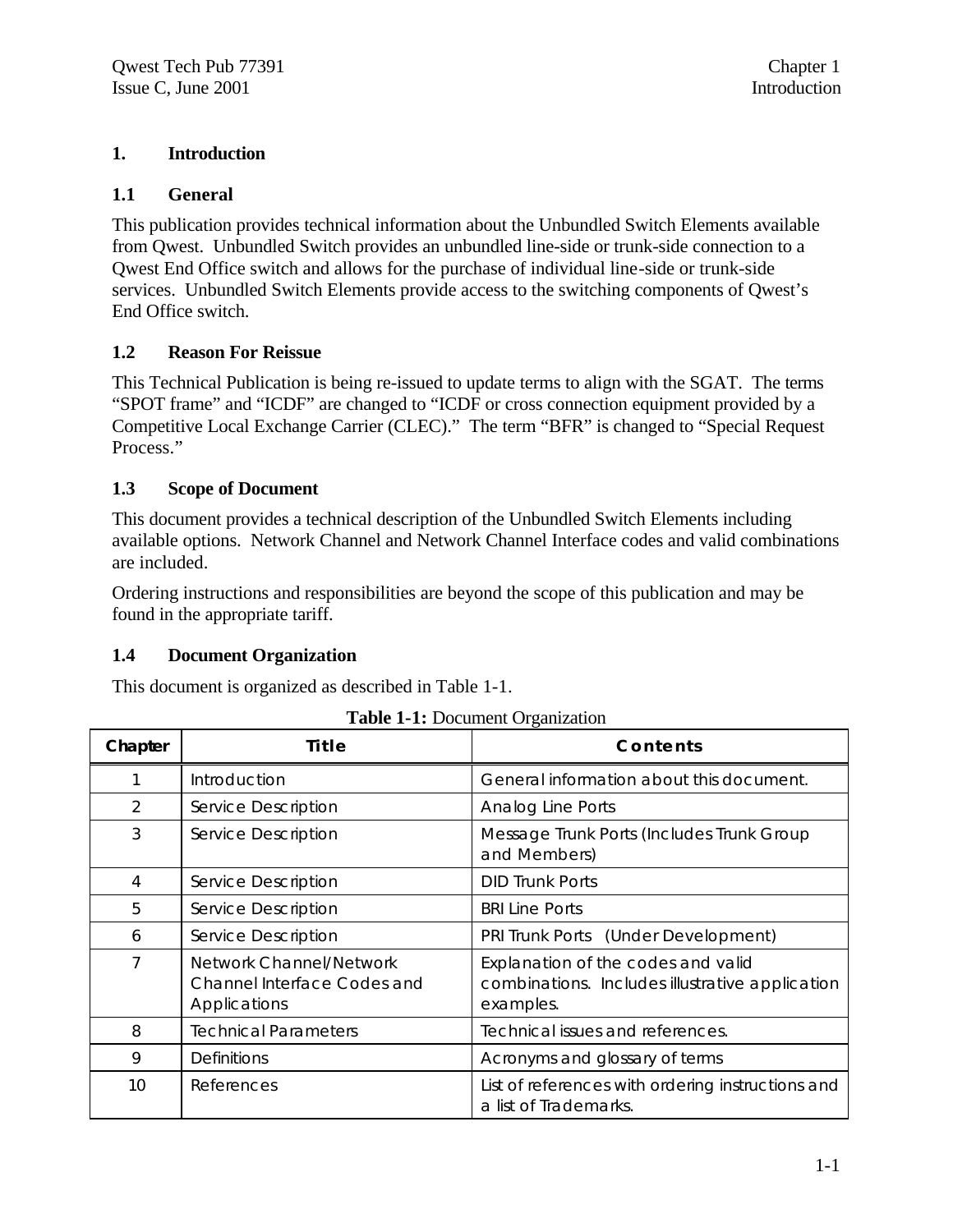## **Chapter and Section Page** 2. Unbundled Analog Line Port Service Description.........................................................2-1 2.1 Introduction........................................................................................................2-1 2.2 Analog Line Port Description............................................................................2-2 2.2.1 Network Interface..................................................................................2-2 2.2.2 Provided Functions................................................................................2-2 2.2.3 Interoffice Trunking and Facilities.........................................................2-3 2.3 Interconnecting Services....................................................................................2-3 **Figures**

| $2 - 1$ |  |  |
|---------|--|--|
|         |  |  |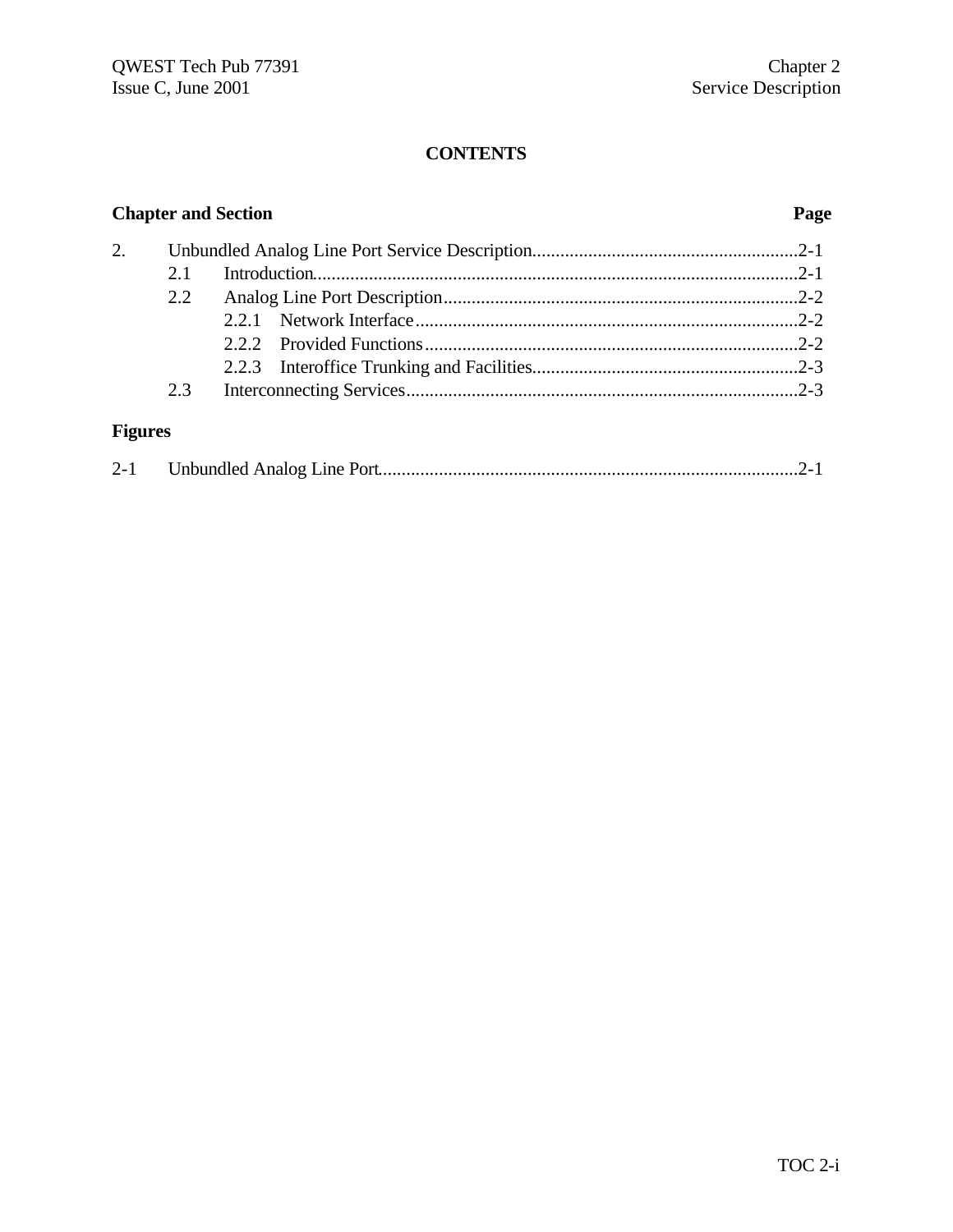## **2. Unbundled Analog Line Port Service Description**

### **2.1 Introduction**

Unbundled Analog Line ports provide access to the basic functionality of an End Office switch, including address digit reception and translations, routing and rating, and call supervision for intra-office switched services. Port switching functions provide for the establishment of a connection between two line ports within the switch (intraoffice) or between an unbundled line port and an unbundled trunk port that connects to another switching entity (interoffice). Analog Line Port functionality is provided by Stored Program Control analog and digital end offices. The ports may be used for business or residential lines.

Figure 2-1: Illustrates an Unbundled Analog Line Port.



**Figure 2-1:** Unbundled Analog Line Port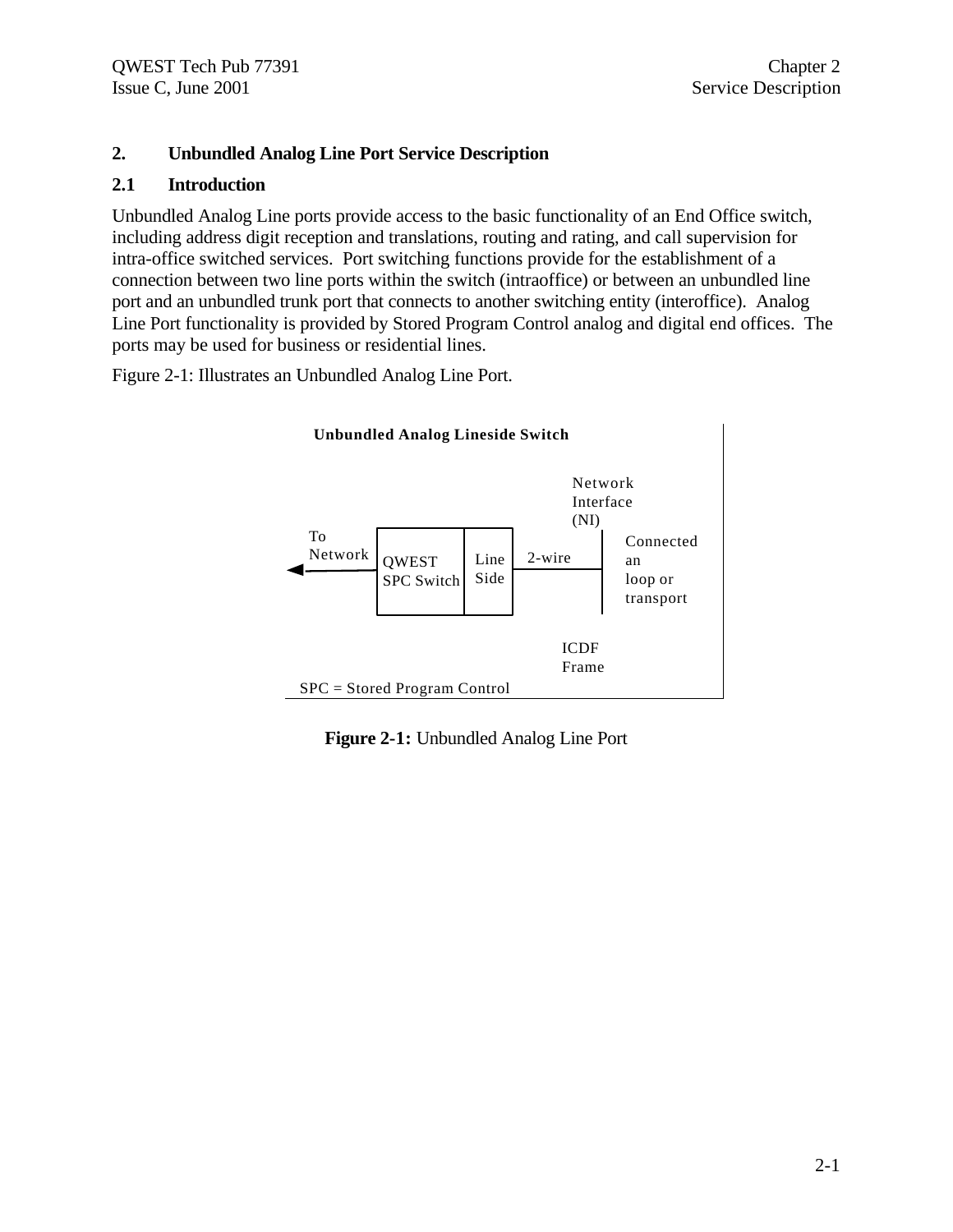## **2.2 Port Description**

The Analog End Office Line Port is a two-wire, Plain Old Telephone Service (POTS) type lineside switch connection. Standard features include a telephone number, directory listing, on/off hook detection, dial tone, routing, audible and power ringing, complete dial plan as resident in the switch interLATA Carrier choice (Presubscribed Interexchange Carrier or PIC), access to 911 and operator services and directory assistance, basic or enhanced features, and blocking options (e.g., 900 Services). Supervisory signaling options include loop start or ground start loop.

## **2.2.1 Network Interface**

The normal QWEST Central Office Network Interface (CO-NI) is a common Inter-Connector Distribution Frame (ICDF) DS0/voice frame located in the wire center. SPOT termination's MUST be ordered prior to ordering analog line ports, reference *Expanded Interconnect and Co-Location for Private Line Transport and Switched Access Services* (Technical Publication 77386).

## **2.2.2 Provided Functions**

Analog End Office line ports provide the following functions:

- Telephone Number
- Directory Listing
- Dial Tone
- On-hook and Off-hook detection
- Digit Reception (Dial Pulse or Multi Frequency)
- Audible Ringing and Power Ringing
- Automatic Message Accounting (AMA) Recording
- Access to 911, Operator Services and Directory Assistance
- Blocking Options, e.g. 900 Services

The Co-Provider is responsible for providing the E911 database provider with the telephone number and associated end user address information that the Co-Provider uses in conjunction with Unbundled Network Elements (UNE) in required National Emergency Numbering Administration (NENA) standard format. The Co-Provider is responsible to have the telephone number and associated end user location information loaded into the E911 database.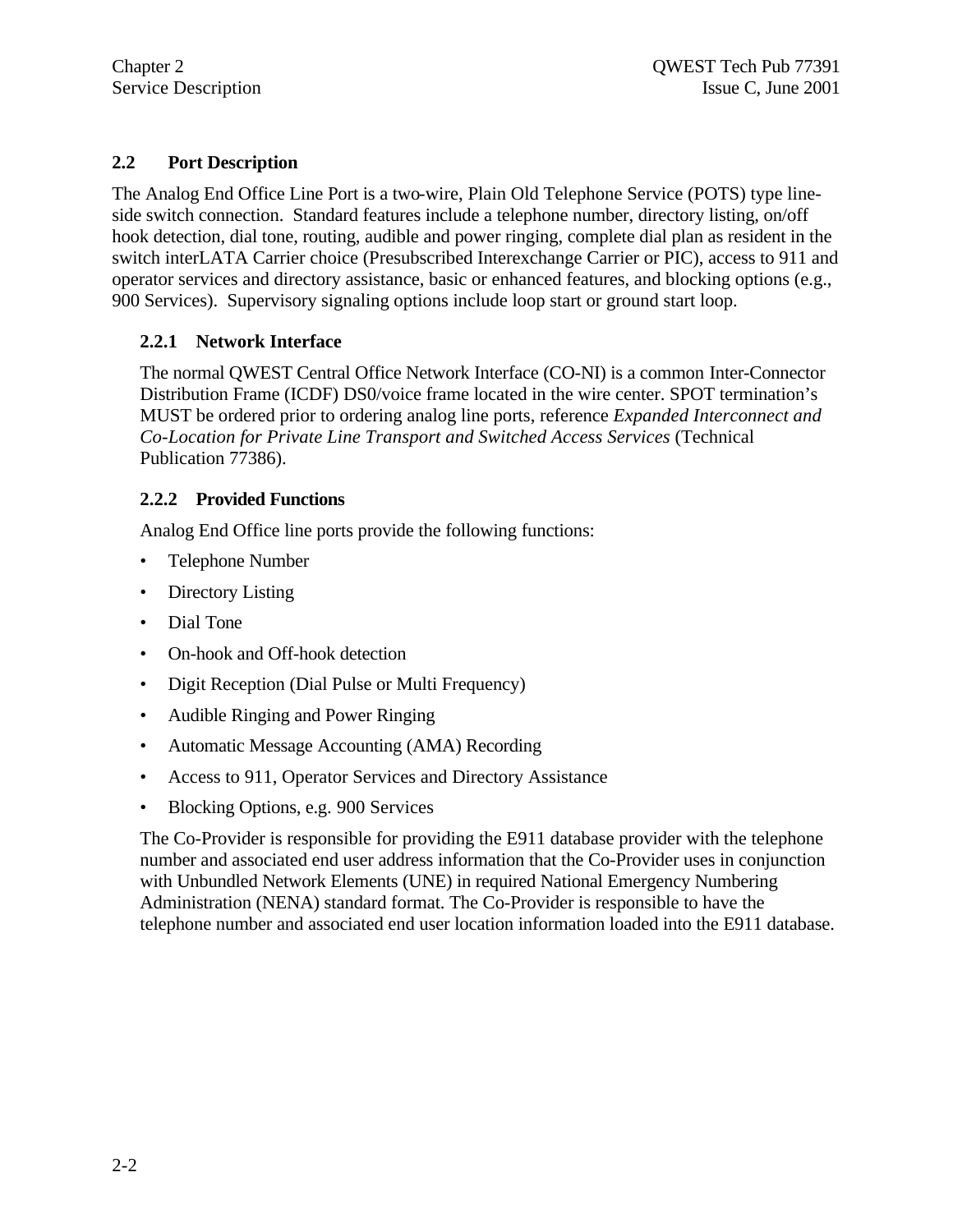Custom Routing is an optional software function of a QWEST End Office switch that provides a routing path between an Unbundled Analog Line Port and a specific Message Trunk Group (see chapter 3 of this publication) via the switching matrix and a customized routing table or tables.

Vertical Features will be offered on an unbundled basis in conjunction with the Unbundled Switch product offering. The Vertical Features will be priced as separate elements and ordered as separate elements (on the Unbundled Switch LSR). For the features a switch is capable of providing that USWEST has not listed in the contract, the customer will need to order on an ICB basis through a BFR for USWEST to develop the nonrecurring and recurring cost.

## **2.2.3 Interoffice Trunking and Facilities**

Separately ordered interoffice trunking and facilities are not included with this service but may be obtained from other services. Access to QWEST's public interoffice trunking network is not included with Unbundled Analog Line Ports.

## **2.3 Interconnecting Services**

Unbundled analog line ports are typically connected to an unbundled loop, which connects to the end user's phone or other device (i.e., to the End-User's customer installation). This loop may be provided by an Interconnector collocated in QWEST's wire center by means of the *Expanded Interconnect and Co-Location for Private Line Transport and Switched Access Services* (Technical Publication 77386). The loop may also be provided by QWEST's *Interconnection, Unbundled Loop Service* (Technical Publication 77384).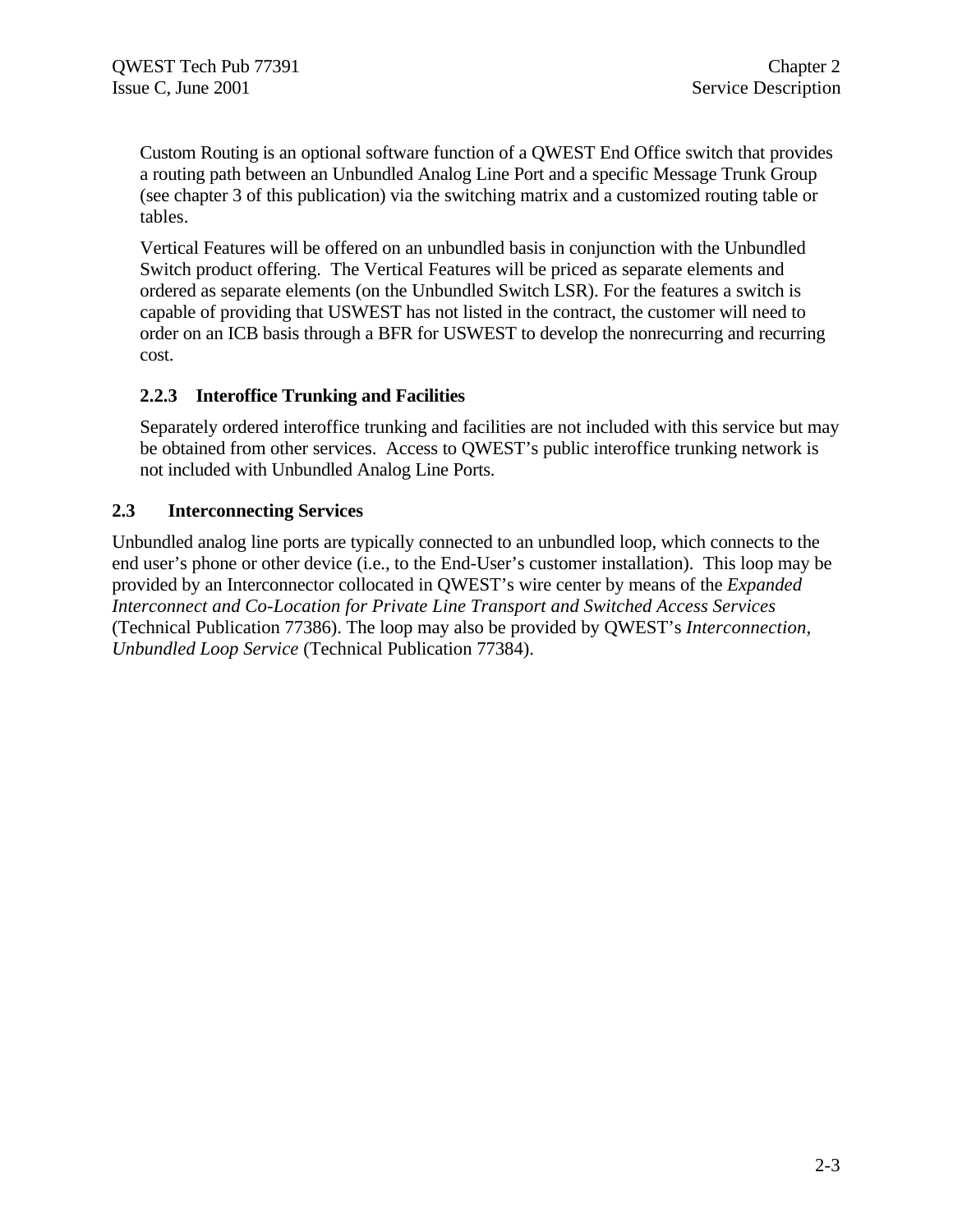| <b>Chapter and Section</b> |     |  |  | Page |  |
|----------------------------|-----|--|--|------|--|
| 3.                         |     |  |  |      |  |
|                            | 3.1 |  |  |      |  |
|                            |     |  |  |      |  |
|                            |     |  |  |      |  |
|                            |     |  |  |      |  |
|                            | 3.3 |  |  |      |  |
| <b>Figures</b>             |     |  |  |      |  |

| $3 - 1$ |  |  |  |
|---------|--|--|--|
|---------|--|--|--|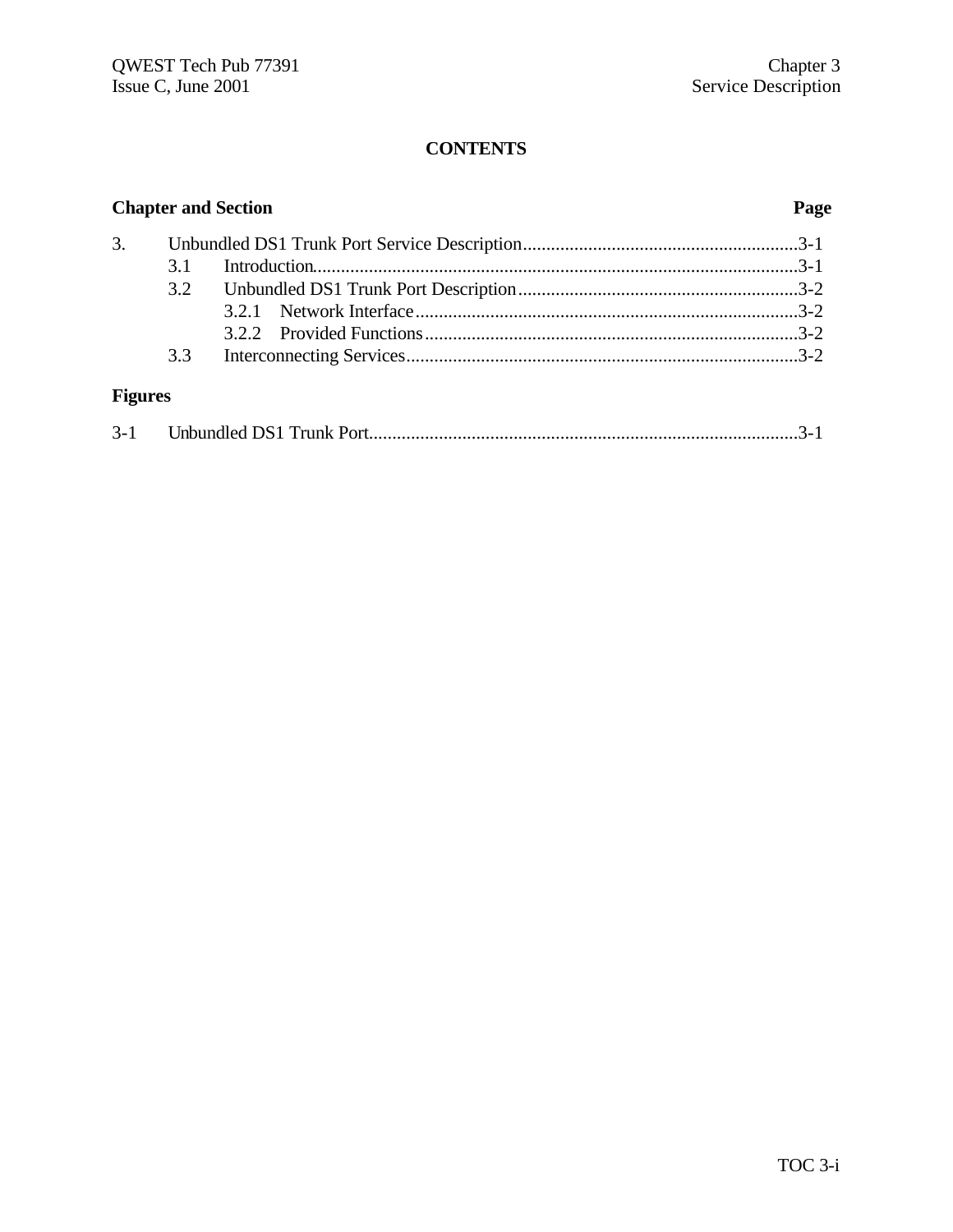## **3. Unbundled DS1 Trunk Port Service Description**

## **3.1 Introduction**

An Unbundled DS1 Trunk Port is a DS1 trunk side End Office switch port physically terminating at a DS1 common Inter-Connector Distribution Frame (ICDF) or equivalent. Each Unbundled DS1 Trunk Port includes a subset of 24 DS0 channels capable of supporting local message type traffic. This Unbundled DS1 Trunk Port does not support PRI/ISDN or DID, DOD, PBX type of traffic.

Local message type traffic allows communication paths between End Office Switches. A Message Trunk Port provides the switch connection between calling and called parties at the QWEST ICDF frame.

A Message Trunk Group is a software feature within an End Office switch that establishes the trunk group number and associated trunk members. Trunk groups may be originating, terminating or 2-way. Signaling attributes are defined at the trunk group level, and are either Multi Frequency (MF) or Signaling System 7 (SS7). Trunk members must occupy individual channels of an Unbundled DS1 Trunk Port.

Figure 3-1 Illustrates an Unbundled DS1 Trunk Port.



**Figure 3-1:** Unbundled DS1 Trunk Port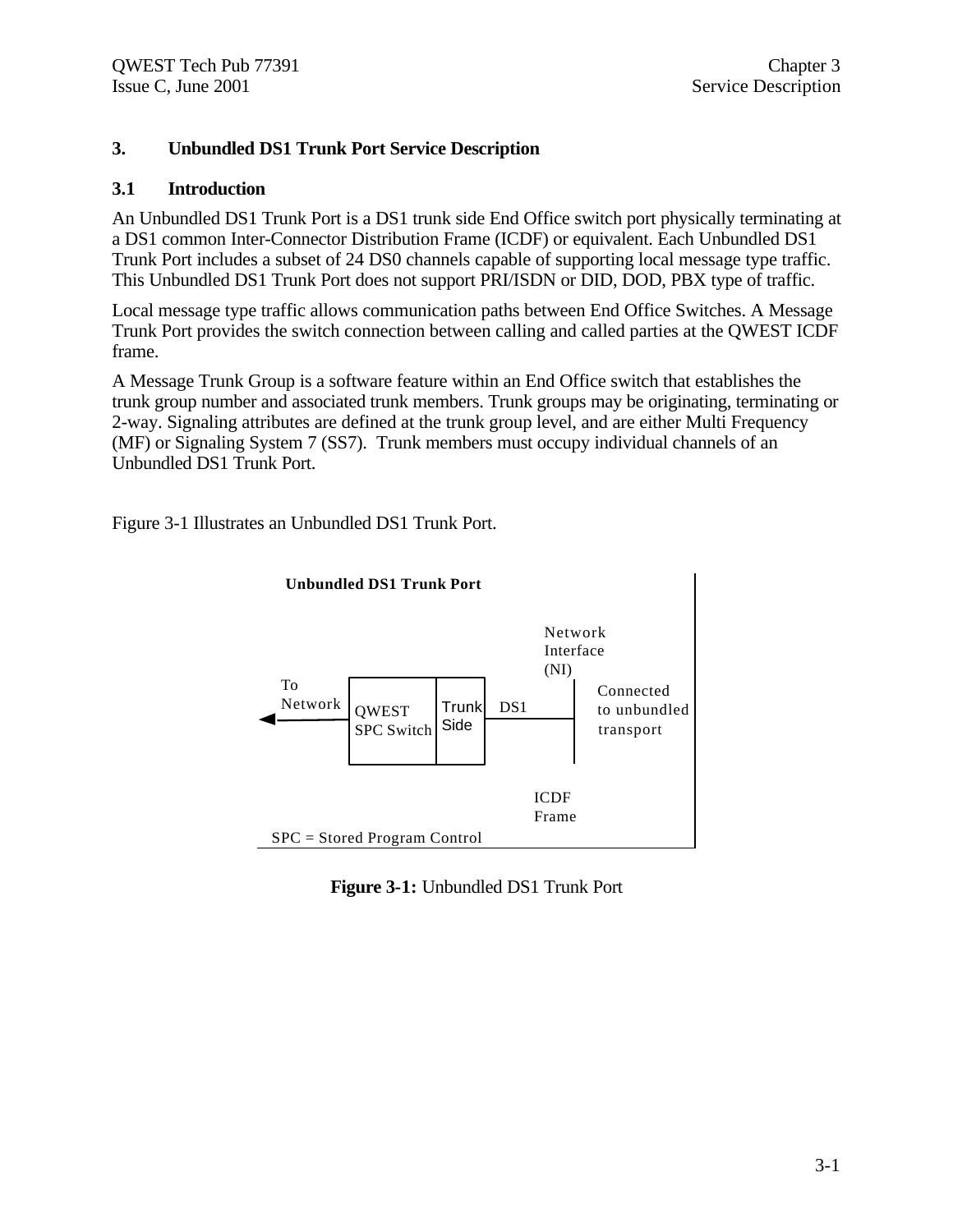## **3.2 Port Description**

The End Office Message Trunk Port is connected to a Co-Provider 4-wire DS1 metallic interface within the QWEST Central Office (i.e. the End Office switch and interface are in the same QWEST Central Office). The DS1 supports up to 24 channelized trunks. QWEST standard DS1 framing and format options are available.

## **3.2.1 Network Interface**

The normal QWEST Central Office Network Interface (CO-NI) is a common Inter-Connector Distribution Frame (ICDF)DS1 frame located in the wire center. ICDF termination's MUST be ordered prior to ordering Message Trunk Ports, reference *Expanded Interconnect and Co-Location for Private Line Transport and Switched Access Services* (Technical Publication 77386).

## **3.2.2 Provided Functions**

Unbundled DS1 Trunk Ports provide the following functions:

• Interoffice connectivity

## **3.3 Interconnecting Services**

Unbundled DS1 Trunk Ports are typically connected to an unbundled DS1. This DS1 may be provided by an Interconnector collocated in QWEST's wire center by means of the *Expanded Interconnect and Co-Location for Private Line Transport and Switched Access Services* (reference Technical Publication 77386).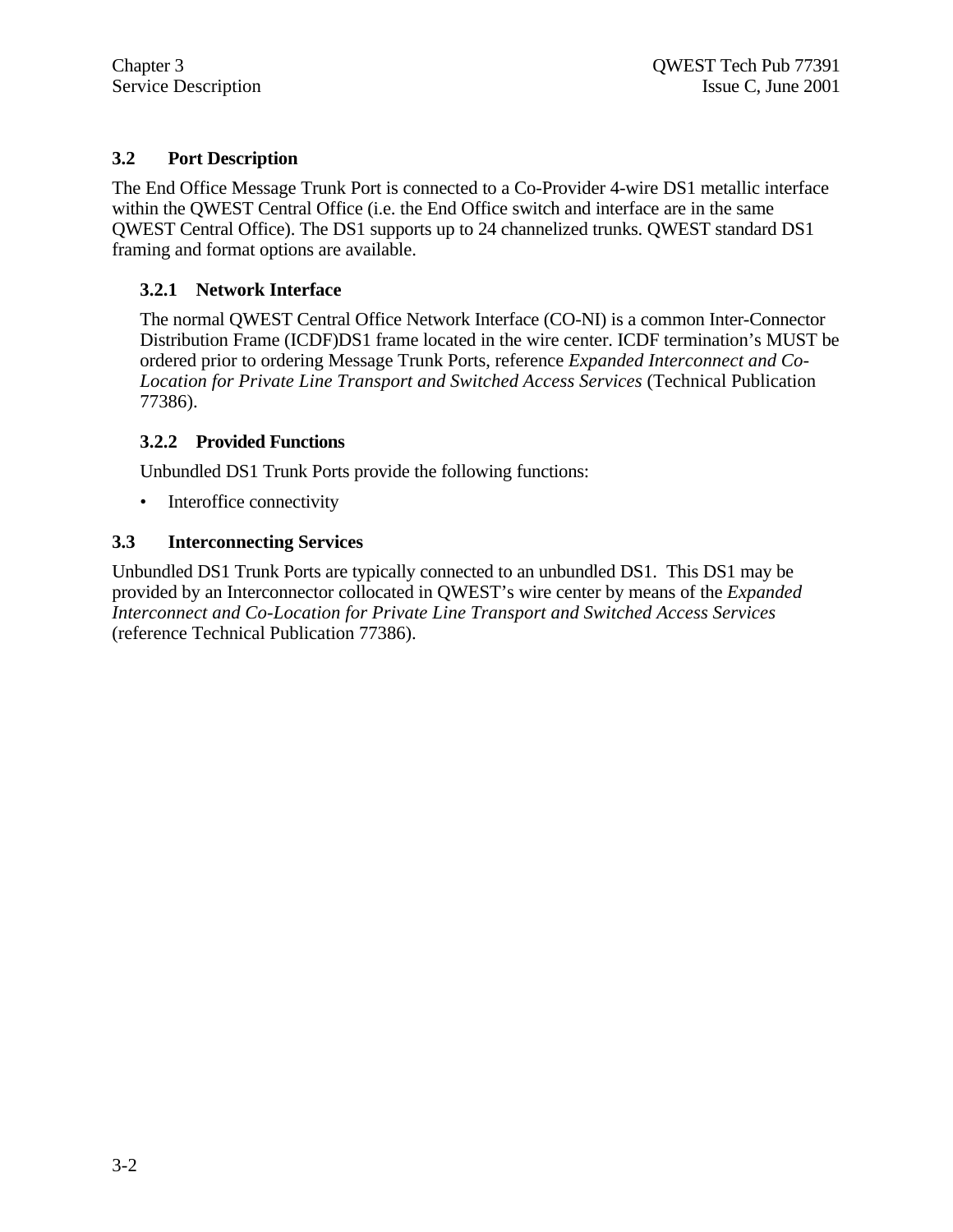| <b>Chapter and Section</b> |     |  |  |
|----------------------------|-----|--|--|
| 4.                         |     |  |  |
|                            | 4.1 |  |  |
|                            |     |  |  |
|                            |     |  |  |
|                            |     |  |  |
|                            | 4.3 |  |  |
| <b>Figures</b>             |     |  |  |

| 4-1 |  |
|-----|--|
|-----|--|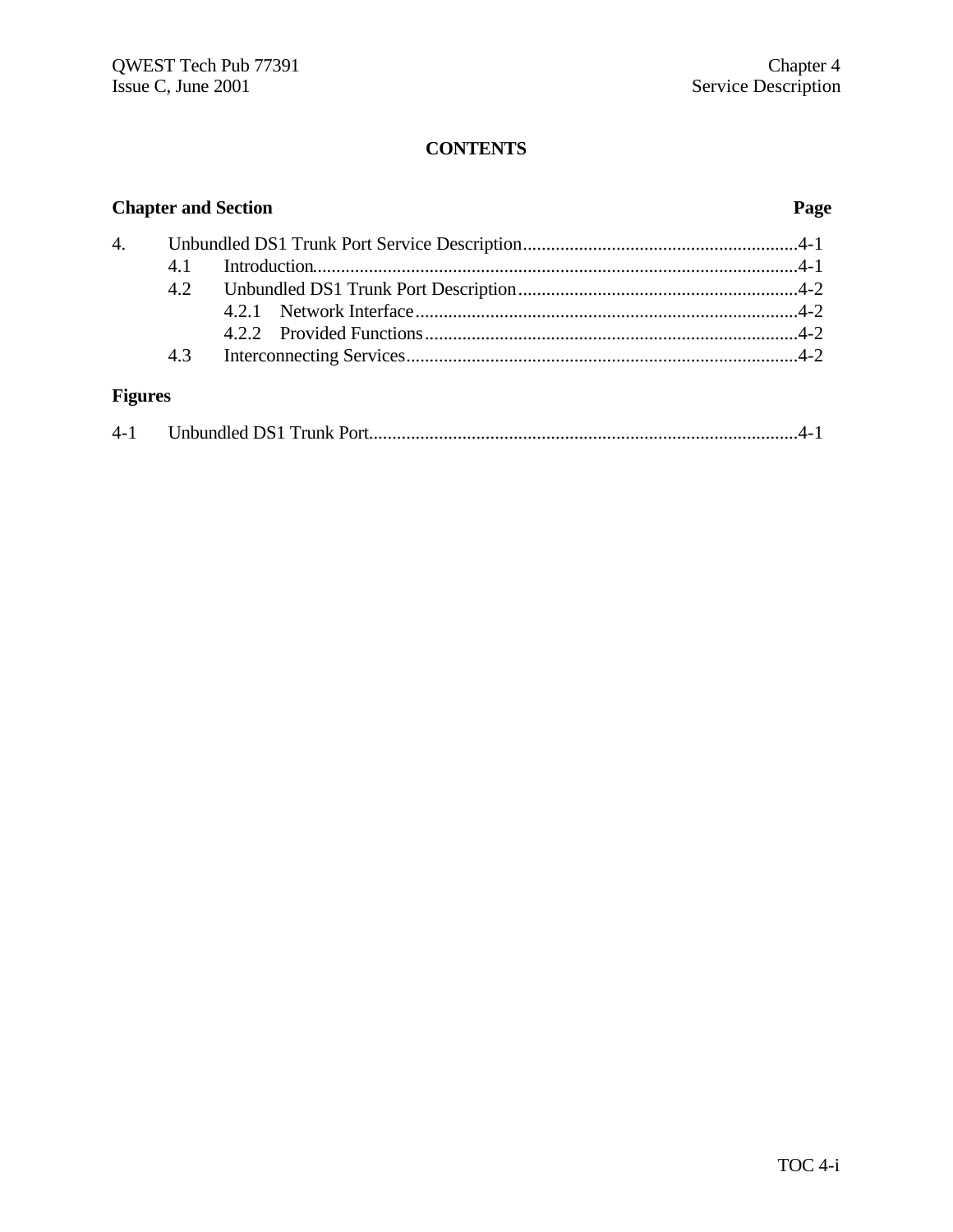## **4. Unbundled DID Trunk Port Service Description**

### **4.1 Introduction**

The Direct Inward Dialed (DID) Trunk Port is an unbundled switching product that provides a Co-Provider the ability to physically connect a Private Branch Exchange (PBX) user to/from the trunk side of a QWEST Central Office switch.

DID is a special Private Facilities 2-way trunk with line side treatment that permits incoming calls from the exchange network to reach a specific PBX station directly without attendant assistance. DID trunk ports are capable of a DS1 termination in the digital environment or a single circuit metallic termination in the analog environment for a time sensitive temporary connection to the QWEST Central Office switch.

This product allows the Co-Provider to order DID numbers in blocks of 20. One primary directory listing is provided for each PBX system. Provisioning of the DID feature type trunks requires the Co-Provider to subscribe to a sufficient number of trunk facilities to adequately handle the volume of incoming calls.

Figure 4-1 Illustrates an Unbundled DID Trunk Port.



#### **Unbundled DID Trunk Port**

SPC = Stored Program Control

### **Figure 4-1:** Unbundled DID Trunk Port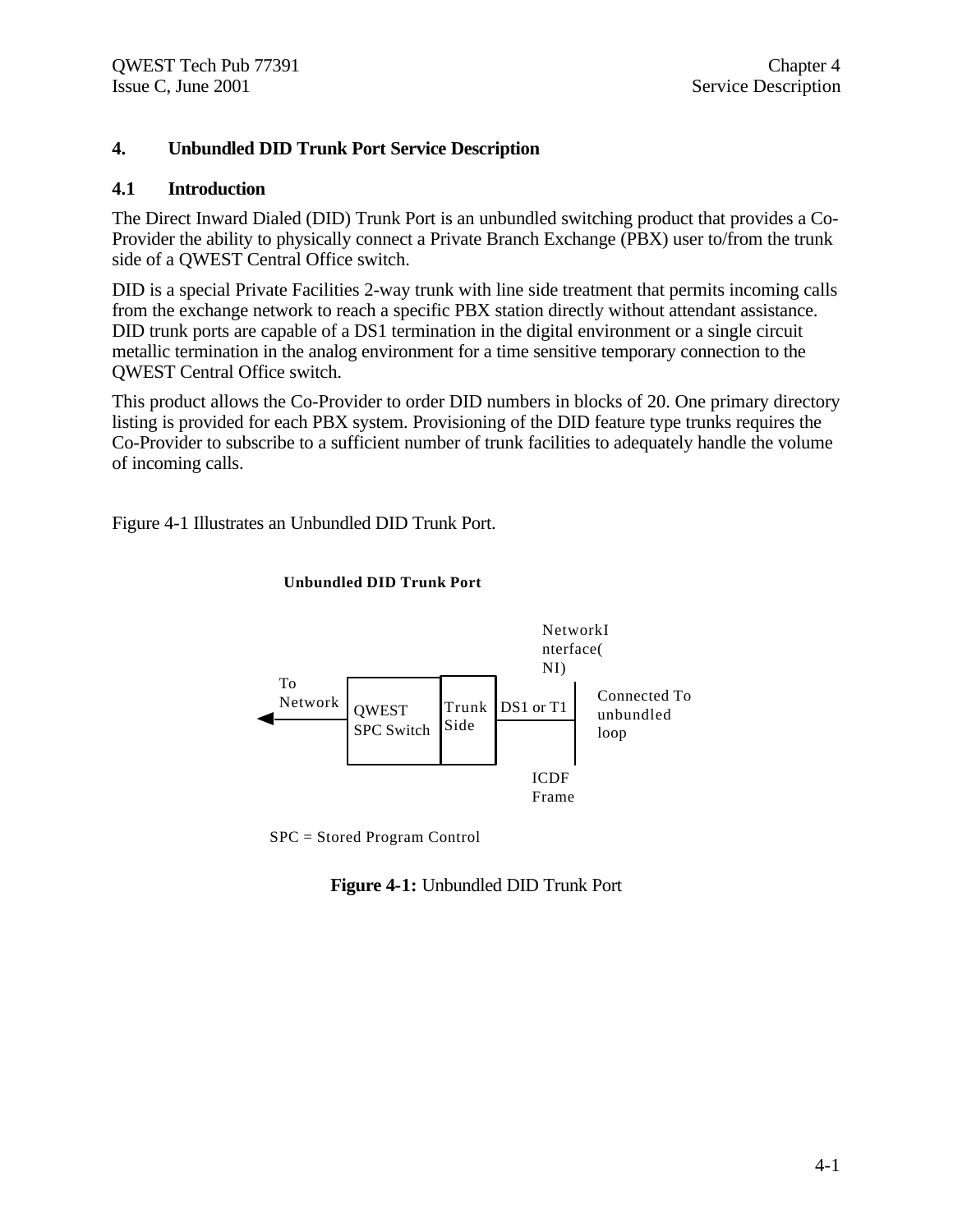## **4.2 Port Description**

DID trunk ports are offered as analog or digital to a Single Point of Termination which will be cross connected to a customer premise T1. Individual DS0's are 2-way digital trunks using advanced service that requires DID. .

## **4.2.1 Network Interface**

The normal QWEST Central Office Network Interface (CO-NI) is a common Inter-Connector Distribution Frame (ICDF) DS1 frame located in the wire center. ICDF termination's MUST be ordered prior to ordering DID Trunk Ports, reference *Expanded Interconnect and Co-Location for Private Line Transport and Switched Access Services* (Technical Publication 77386).

## **4.2.2 Provided Functions**

Unbundled DID Trunk Ports provide the following functions:

- 2-way connectivity from PBX to customer premise T1
- Block of 20 numbers
- A primary directory listing for each PBX system
- Private facility trunks with line side treatment
- Access to the QWEST exchange network for originating/terminating PBX calls

## **4.3 Interconnecting Services**

Unbundled DID Trunk Ports are typically connected to an unbundled DS1 or analog metallic loop T1. This DS1 or T1 may be provided by an Interconnector collocated in QWEST's wire center by means of the *Expanded Interconnect and Co-Location for Private Line Transport and Switched Access Services* (reference Technical Publication 77386).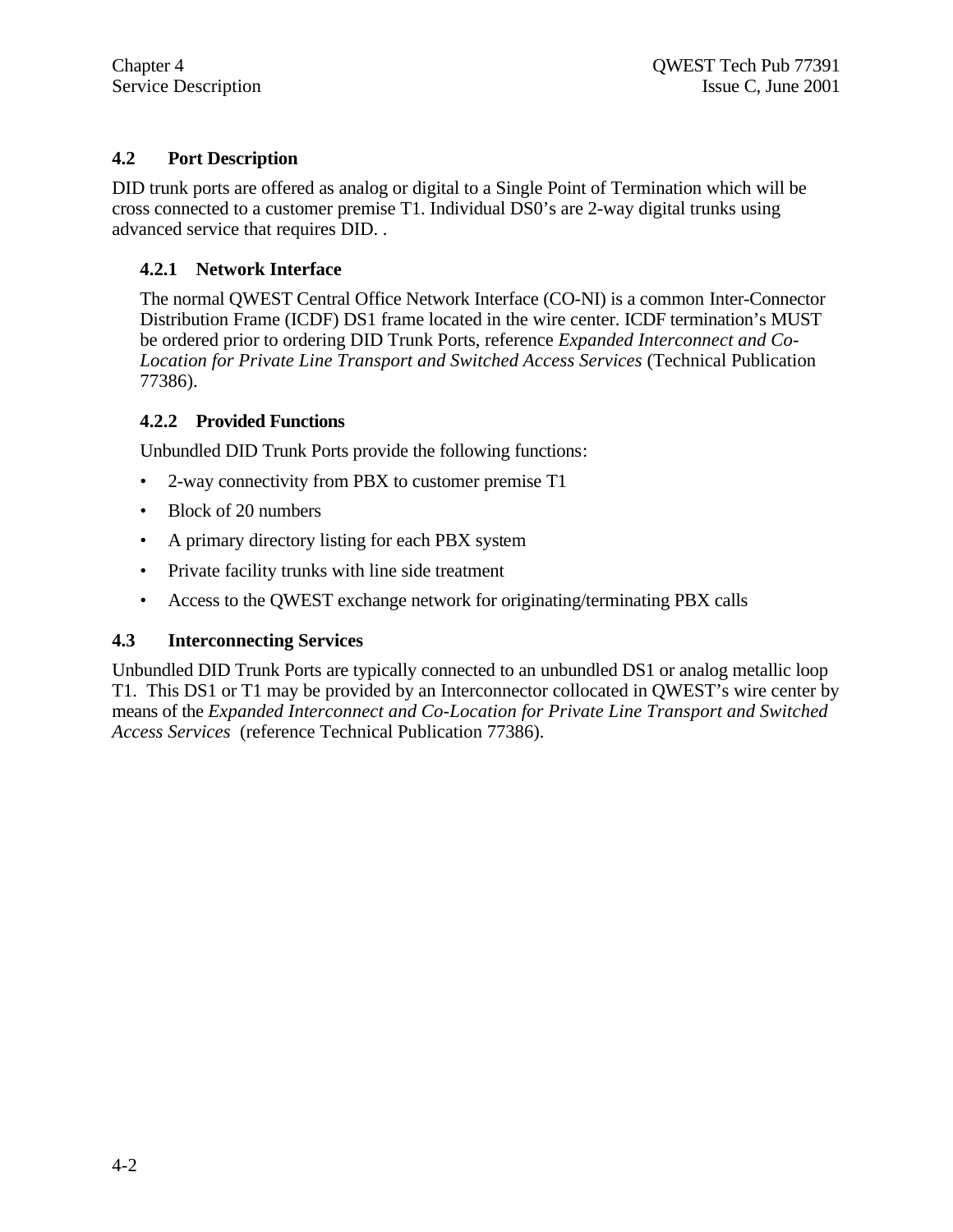|                | <b>Chapter and Section</b> |  |  |
|----------------|----------------------------|--|--|
| 5.             |                            |  |  |
|                |                            |  |  |
|                |                            |  |  |
|                |                            |  |  |
|                |                            |  |  |
|                | 5.3                        |  |  |
| <b>Figures</b> |                            |  |  |

| $5 - 1$ |  |  |  |
|---------|--|--|--|
|---------|--|--|--|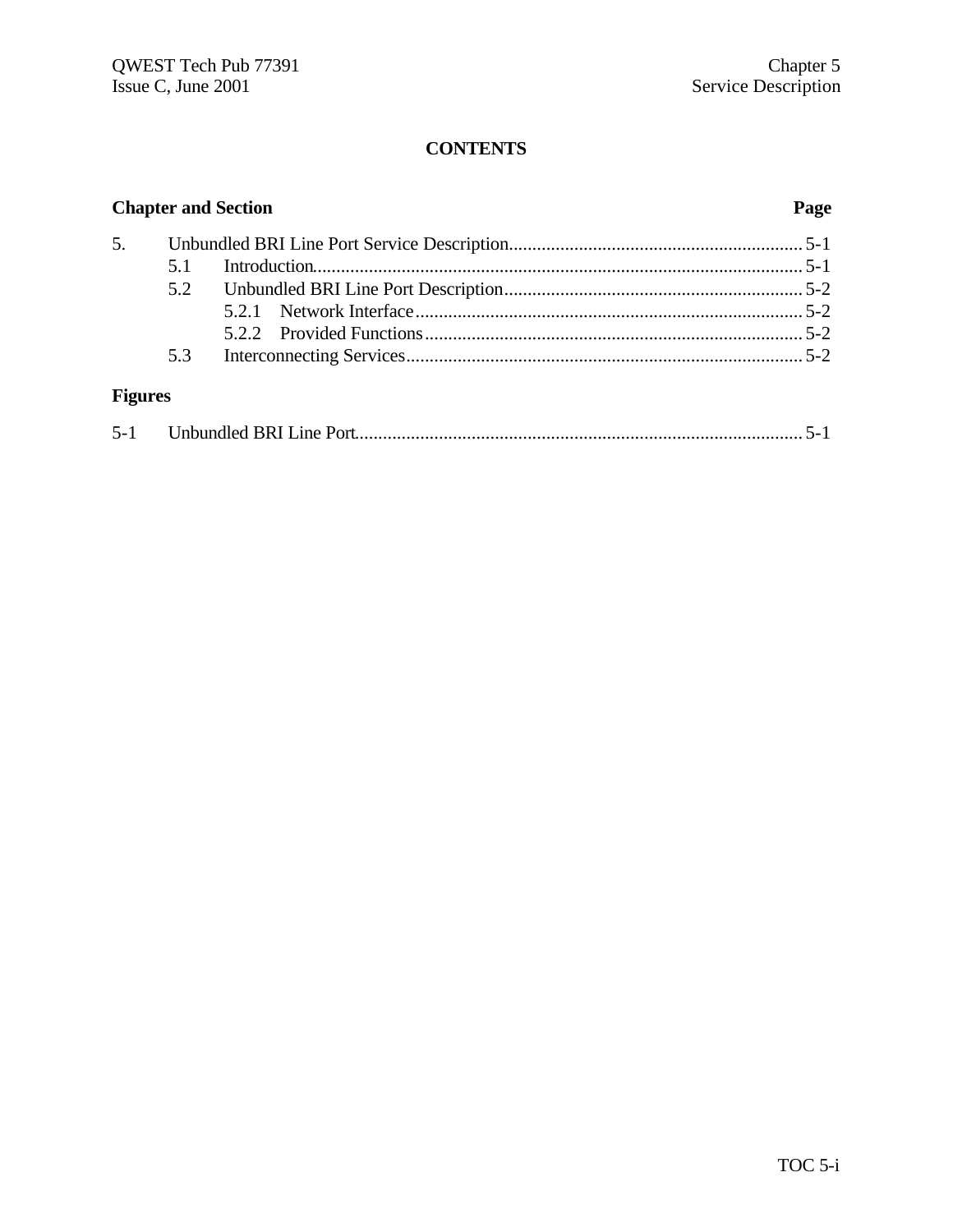## **5. Unbundled BRI Line Port Service Description**

## **5.1 Introduction**

An Unbundled Basic Rate Interface (BRI) Integrated Services Digital Network (ISDN) Port provides a 2-wire electrical interface to a QWEST Central Office Switch for the provision of Basic Rate ISDN capabilities. BRI supports a Digital Subscriber Line comprised of two 56 or 64 kilobits per second (kbps) bearer channels and a single 16 kbps out-of-band signaling channel for data (2B+D). The BRI port provides access to the functions and capabilities of a QWEST Central Office Switch, including ISDN voice capability, and circuit switched data.

BRI provides basic voice and data capabilities, which can be combined on a single ISDN switch port. These basic voice and data capabilities are assigned to one or more terminals connected to the ISDN switch port, and share the QWEST Central Office Switch BRI software common block.

BRI is available in the 2B+D configuration, which provides two B channels and one D channel (for signaling).

Vertical Features will be offered on an unbundled basis in conjunction with the Unbundled Switch product offering. The Vertical Features will be priced as separate elements and ordered as separate elements (on the Unbundled Switch LSR). For the features a switch is capable of providing that USWEST has not listed in the contract, the customer will need to order on an ICB basis through a BFR for USWEST to develop the nonrecurring and recurring cost.

Figure 5-1 Illustrates an Unbundled BRI Line Port.



### **Unbundled BRI Li ne Port**

SPC = St ored Progra m Control

**Figure 5-1:** Unbundled BRI Line Port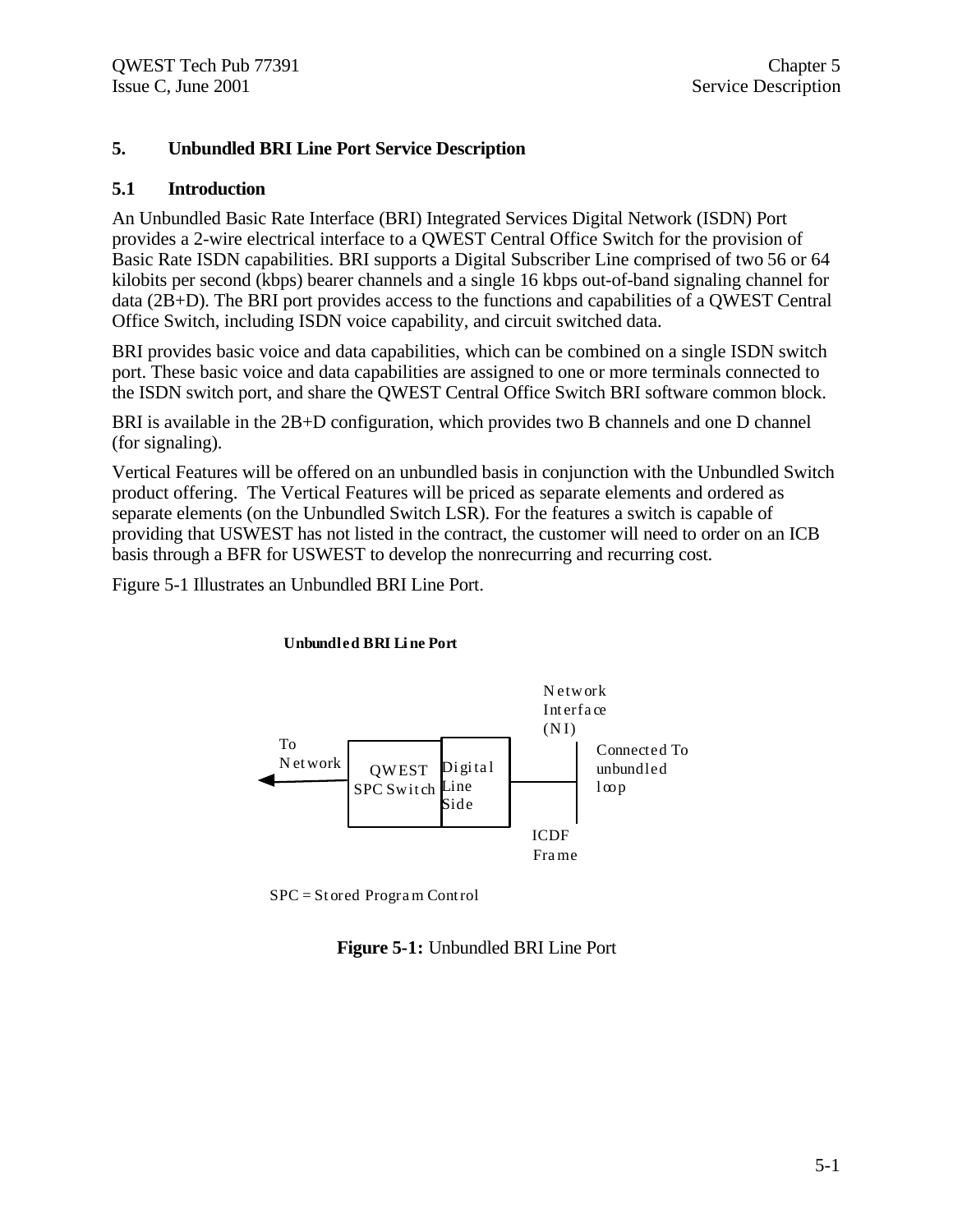## **5.2 Port Description**

ISDN is a switched network capability that supports services that are designed to provide end-toend digital connectivity for the simultaneous transmission of voice and data. BRI service consists of a 2-wire line side port associated with a QWEST Central Office switch. The BRI interface provides Line Termination (LT) functionality and utilizes the Two-Binary One-Quaternary (2B1Q) line code, operating at 160 kbps as described in Bellcore technical reference TR-NWT-000393[1].

For more detailed information and technical references, please refer to QWEST Network Disclosure Announcement #402.

## **5.2.1 Network Interface**

The normal QWEST Central Office Network Interface (CO-NI) is a common Inter-Connector Distribution Frame (ICDF)located in the wire center. ICDF termination's MUST be ordered prior to ordering BRI Line Ports, reference *Expanded Interconnect and Co-Location for Private Line Transport and Switched Access Services* (Technical Publication 77386).

## **5.2.2 Provided Functions**

Unbundled BRI Line Ports provide the following functions:

- Telephone Number and Directory Listing
- QWEST Central Office Switch software common block
- Voice features
- B-Channel Circuit Switched Voice or Data
- D-Channel Call Related Signaling or non-Call related Signaling or Packet Switched Data
- Class Features

## **5.3 Interconnecting Services**

Unbundled BRI Line Ports are typically connected to an unbundled Loop. This Loop may be provided by an Interconnector collocated in QWEST's wire center by means of the *Expanded Interconnect and Co-Location for Private Line Transport and Switched Access Services* (reference Technical Publication 77386).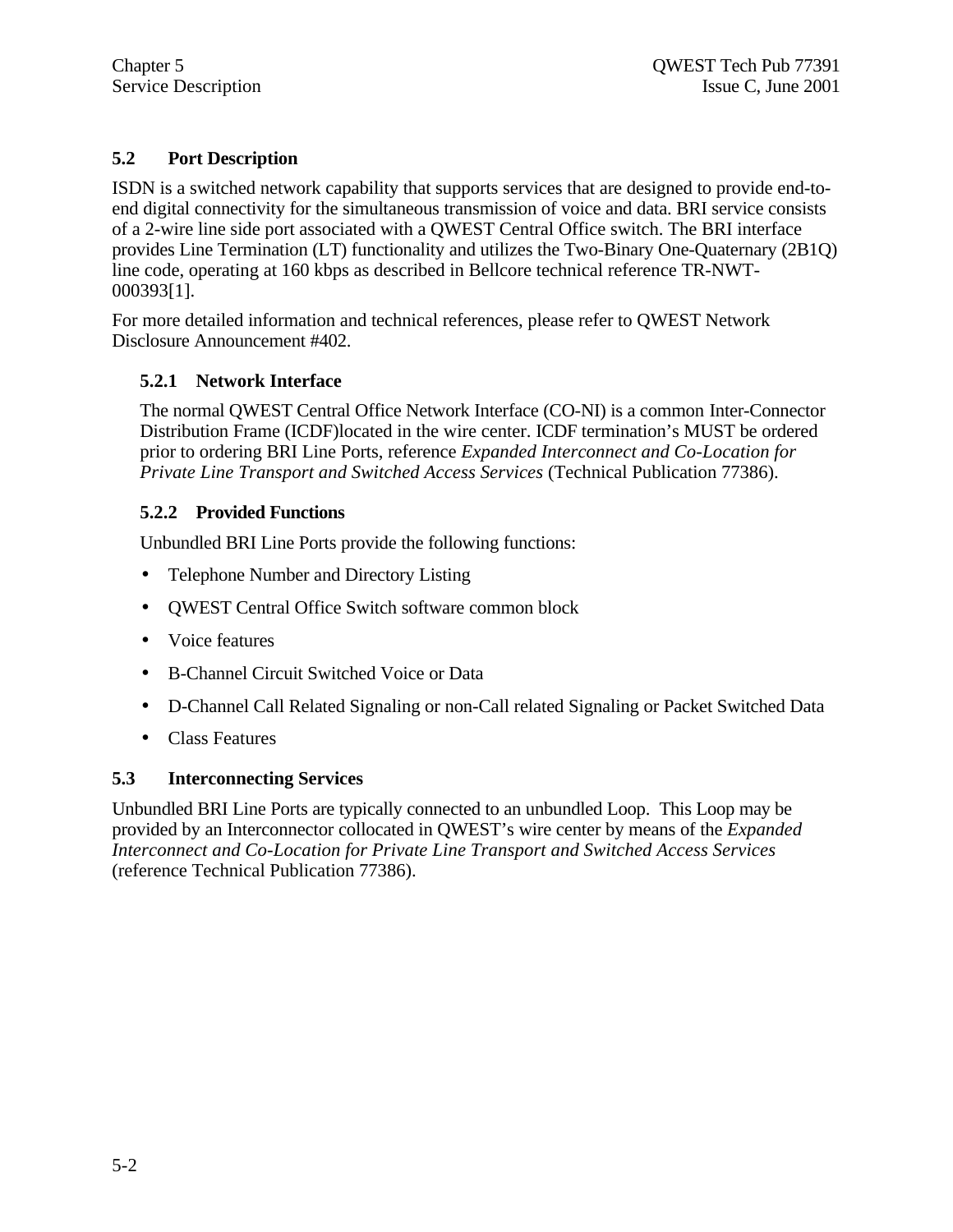| <b>Chapter and Section</b> |     |  | Page |
|----------------------------|-----|--|------|
| 6.                         |     |  |      |
|                            | 6.1 |  |      |
|                            | 6.2 |  |      |
|                            |     |  |      |
|                            |     |  |      |
|                            | 6.3 |  |      |
| <b>Figures</b>             |     |  |      |

| $6-1$ |  |  |  |
|-------|--|--|--|
|-------|--|--|--|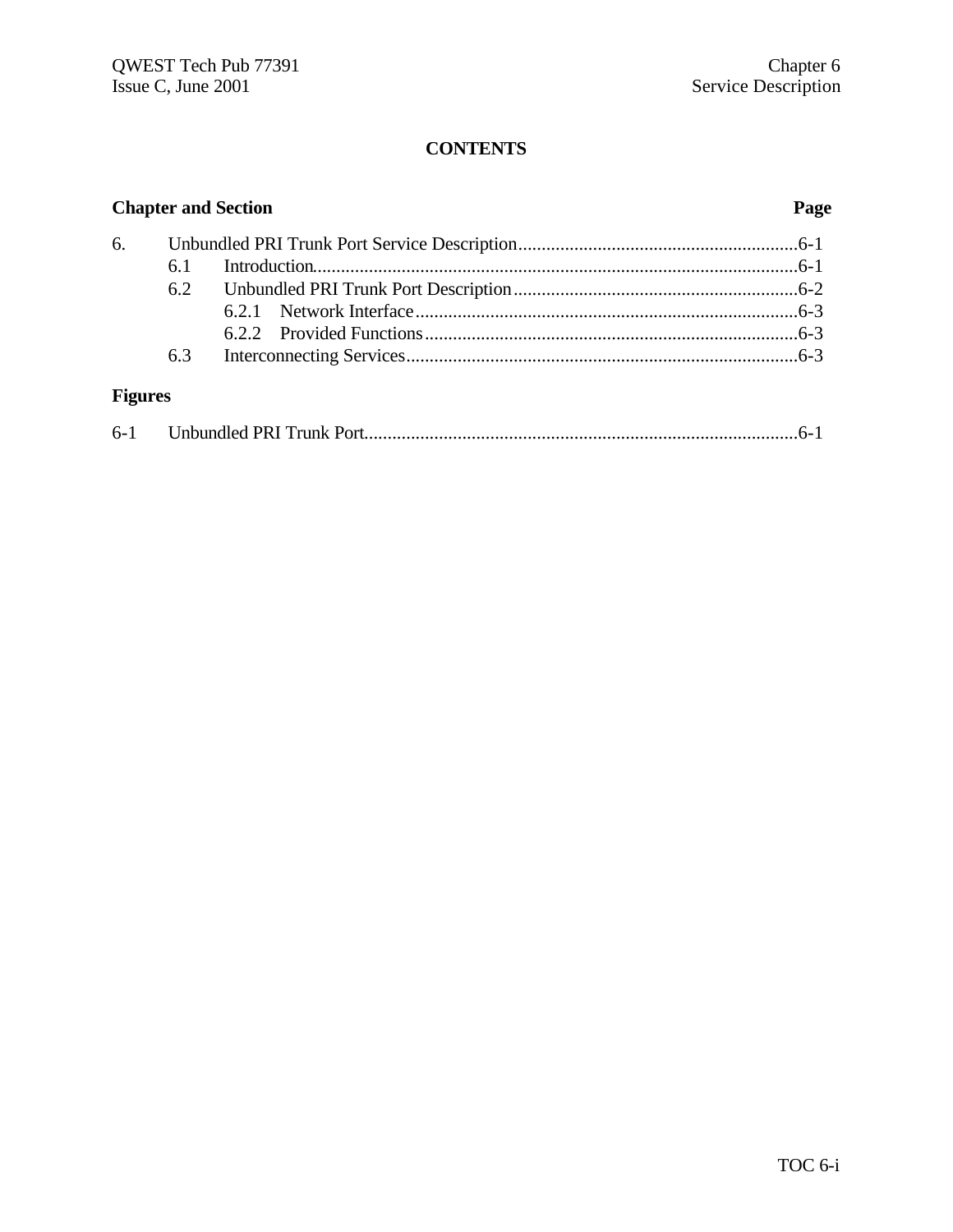## **6. Unbundled PRI Trunk Port Service Description**

## **6.1 Introduction**

An Unbundled Primary Rate Interface (PRI) Integrated Services Digital Network (ISDN) Port provides a DS1 level electrical interface to a QWEST Central Office Switch for the provision of 24 DS0 64 channels. The base configuration consists of 23 64 B channels for end user voice and/or data traffic and one 64 D channel for out of band signaling control of the B channels.

Figure 6-1 Illustrates an Unbundled PRI Trunk Port.



**Figure 6-1:** Unbundled PRI Trunk Port

## **6.2 Port Description**

ISDN is a switched network capability that supports services that are designed to provide end-toend digital connectivity for the simultaneous transmission of voice and data. PRI service consists of a 4-wire DSX-1 port associated with a QWEST Central Office switch and the 4-wire DSX-1 cross-connect between the OTC DSX-1 termination and the QWEST Central Office switching system DSX-1 termination. PRI ports are DSX-1 interfaces that meet the electrical specifications in ANSI T1.102. PRI service uses B8ZS line code and the Extended Superframe (ESF) format described in ANSI T1.403.

PRI is synchronized by the QWEST Central Office switching system that uses timing that is traceable to a stratum one timing supply. The associated Building Integrated Timing Supply (BITS) meets the 3E specifications in ANSI T1.01.

For more detailed information and technical references, please refer to QWEST Network Disclosure Announcement #402.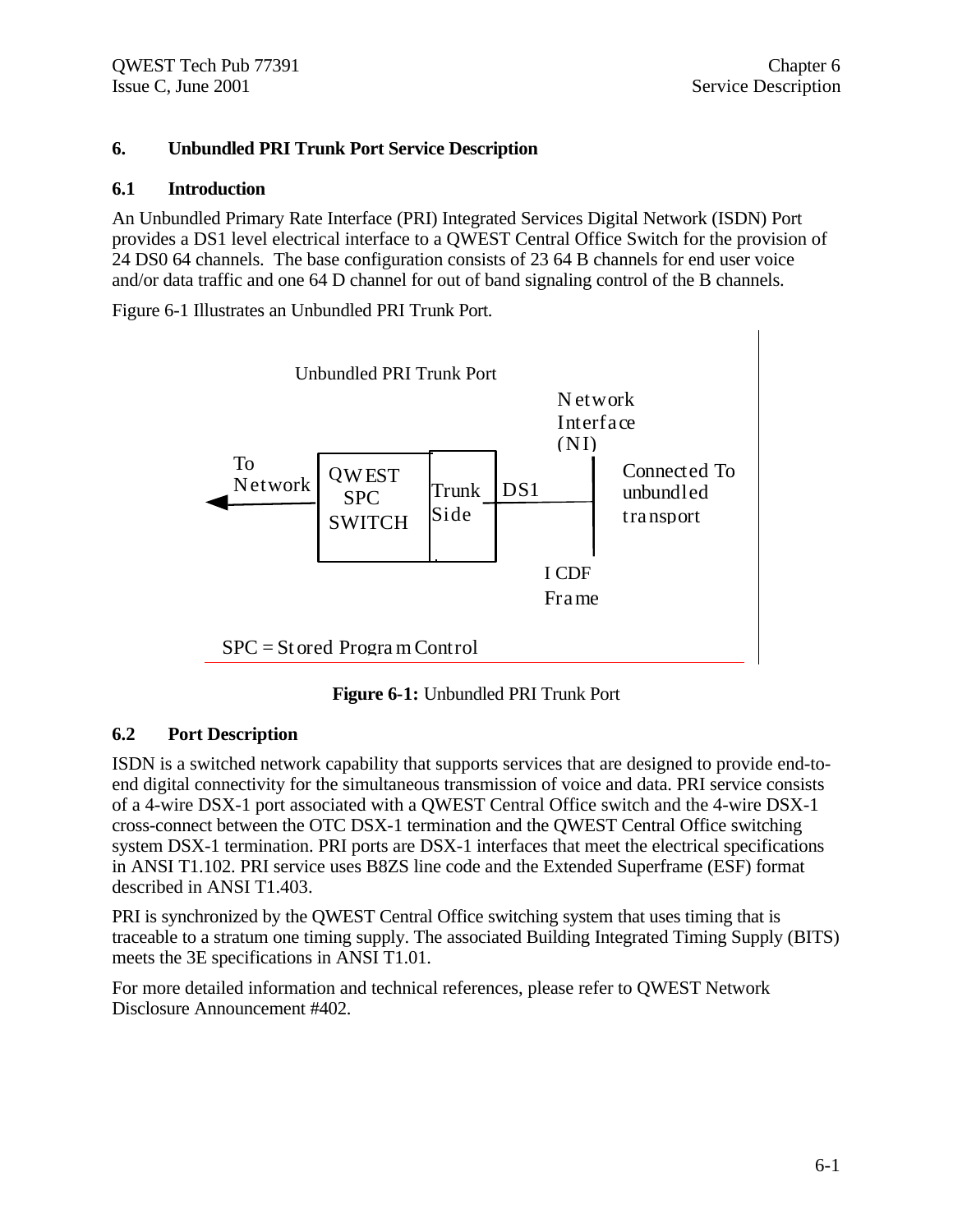## **6.2.1 Network Interface**

The normal QWEST Central Office Network Interface (CO-NI) is a common Inter-Connector Distribution Frame (ICDF)DS1 frame located in the wire center. ICDF termination's MUST be ordered prior to ordering PRI Trunk Ports, reference *Expanded Interconnect and Co-Location for Private Line Transport and Switched Access Services* (Technical Publication 77386).

## **6.2.2 Provided Functions**

Unbundled PRI Trunk Ports provide the following functions:

- Backup D channels
- Incoming Calling Line Identification
- Channel Configuration (available with QWEST Central Office type 5E only)
- Multiple Facility Signaling Control

## **6.3 Interconnecting Services**

Unbundled PRI Trunk Ports are typically connected to an unbundled DS1. This DS1 may be provided by an Interconnector collocated in QWEST's wire center by means of the *Expanded Interconnect and Co-Location for Private Line Transport and Switched Access Services* (reference Technical Publication 77386).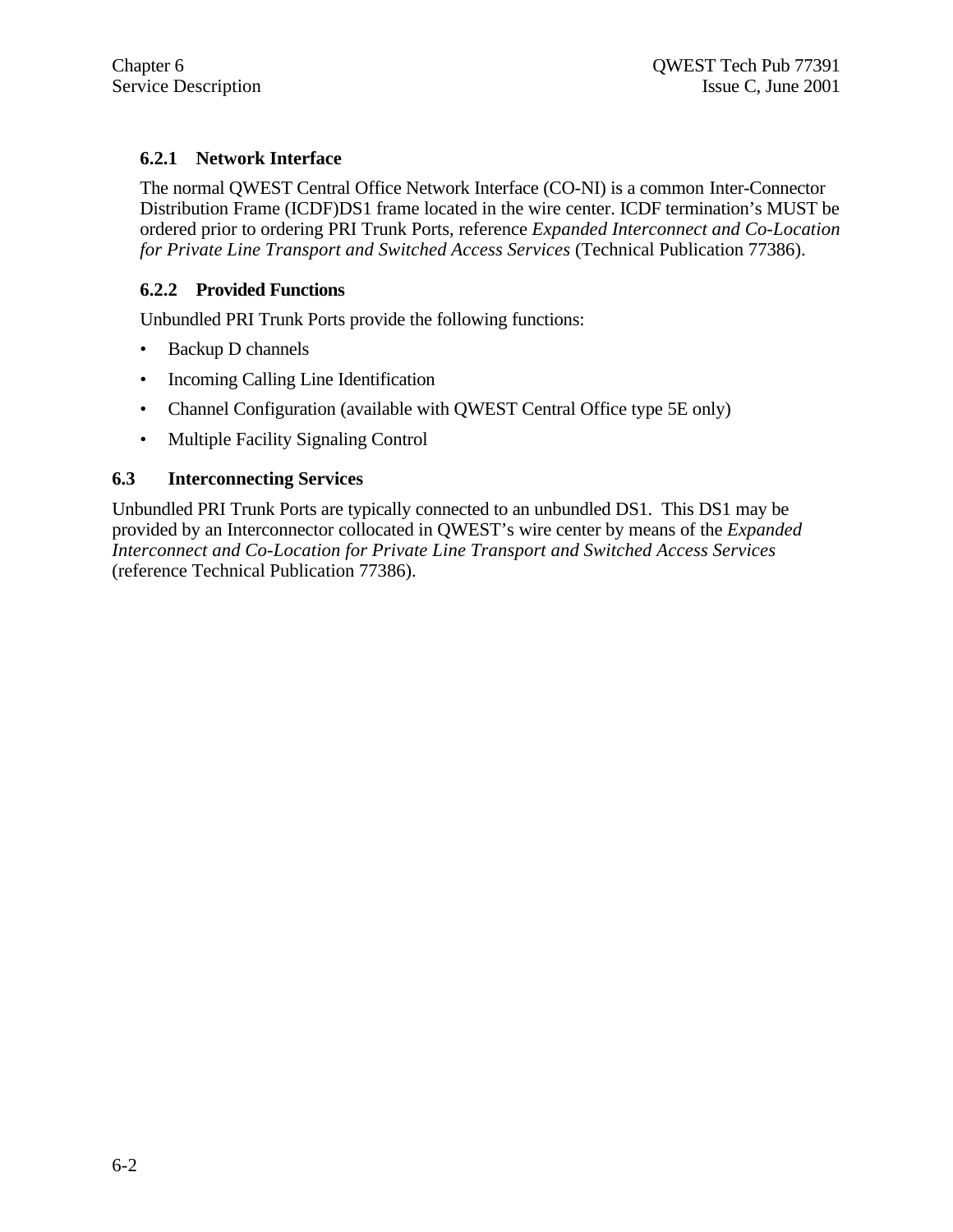| <b>Chapter and Section</b> |     |       |                                                                  | Page |
|----------------------------|-----|-------|------------------------------------------------------------------|------|
| 7.                         |     |       | Network Channel/Network Channel Interface Codes And Applications |      |
|                            | 7.1 |       |                                                                  |      |
|                            |     | 7.1.1 |                                                                  |      |
|                            |     | 7.1.2 |                                                                  |      |
|                            |     |       |                                                                  |      |
|                            | 7.2 |       |                                                                  |      |
|                            |     | 7.2.1 |                                                                  |      |
|                            |     | 722   |                                                                  |      |
|                            |     | 7.2.3 |                                                                  |      |
|                            | 7.3 |       | Valid Network Channel/Network Channel Interface Combinations7-5  |      |
|                            | 7.4 |       |                                                                  |      |
|                            |     |       |                                                                  |      |

## **Figures**

## **Tables**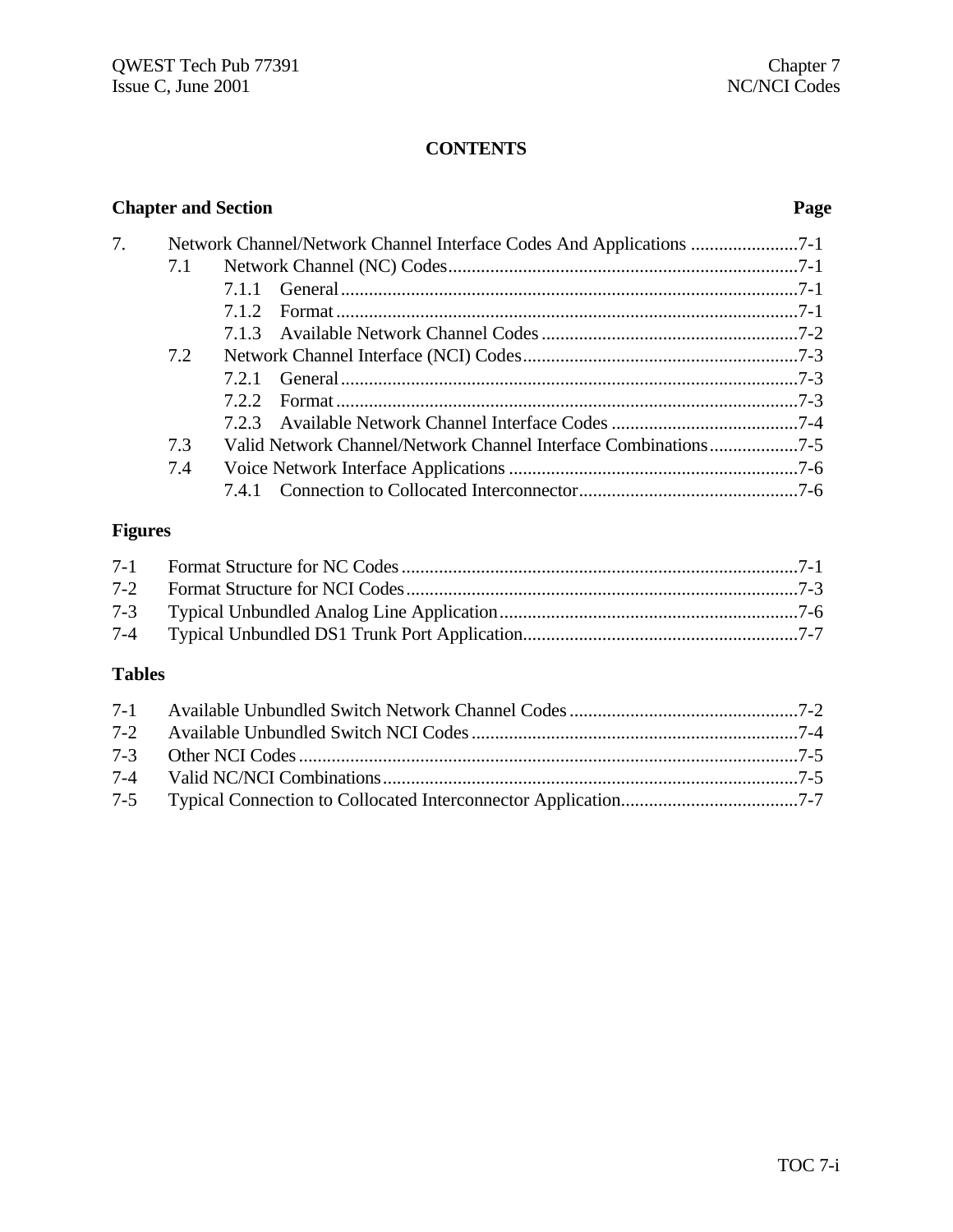## **7. Network Channel/Network Channel Interface Codes And Applications**

#### **7.1 Network Channel (NC) Codes**

#### **7.1.1 General**

Network Channel (NC) codes are a part of the Bellcore COMMON LANGUAGE<sup>®</sup> code set. The NC code is used to identify a channel used with the service. This section identifies the available channels and their NC codes.

#### **7.1.2 Format**

An NC code is a four-character code with two data elements:

Channel Code Optional Feature Code

The format is illustrated in Figure 7-1.

**Network Channel Code**

| Data Element              | Channel Code |  | Optional Feature Code |        |  |
|---------------------------|--------------|--|-----------------------|--------|--|
| <b>Character Position</b> |              |  |                       |        |  |
| Character Key             |              |  | $X$ or $-$            | X ∩r - |  |

 $X =$  Alphanumeric

 $=$  Hyphen

The **Channel Code** (character positions 1 and 2) is a two character alpha or alphanumeric code that describes the channel service in an abbreviated form. The channel code will frequently, but not always, be specified as the service code of the special service circuits or the transmission grade of the message trunk circuit. The NC channel code field is always filled.

The **Optional Feature Code** (character positions 3 and 4) is a two character alpha or alphanumeric or hyphen code that represents the option codes available for each channel code. Varying combinations of this code will allow the customer to enhance the technical performance of the requested channel, or to further identify the type of service. It is also used to specify options such as conditioning, effective 4-wire, multiplexing, etc. The NC optional code field is always filled.

Further information about NC Codes may be found in ANSI T1.223-1991, *Information Interchange — Structure and Representation of Network Channel (NC) and Network Channel Interface (NCI) Codes for the North American Telecommunications System.*.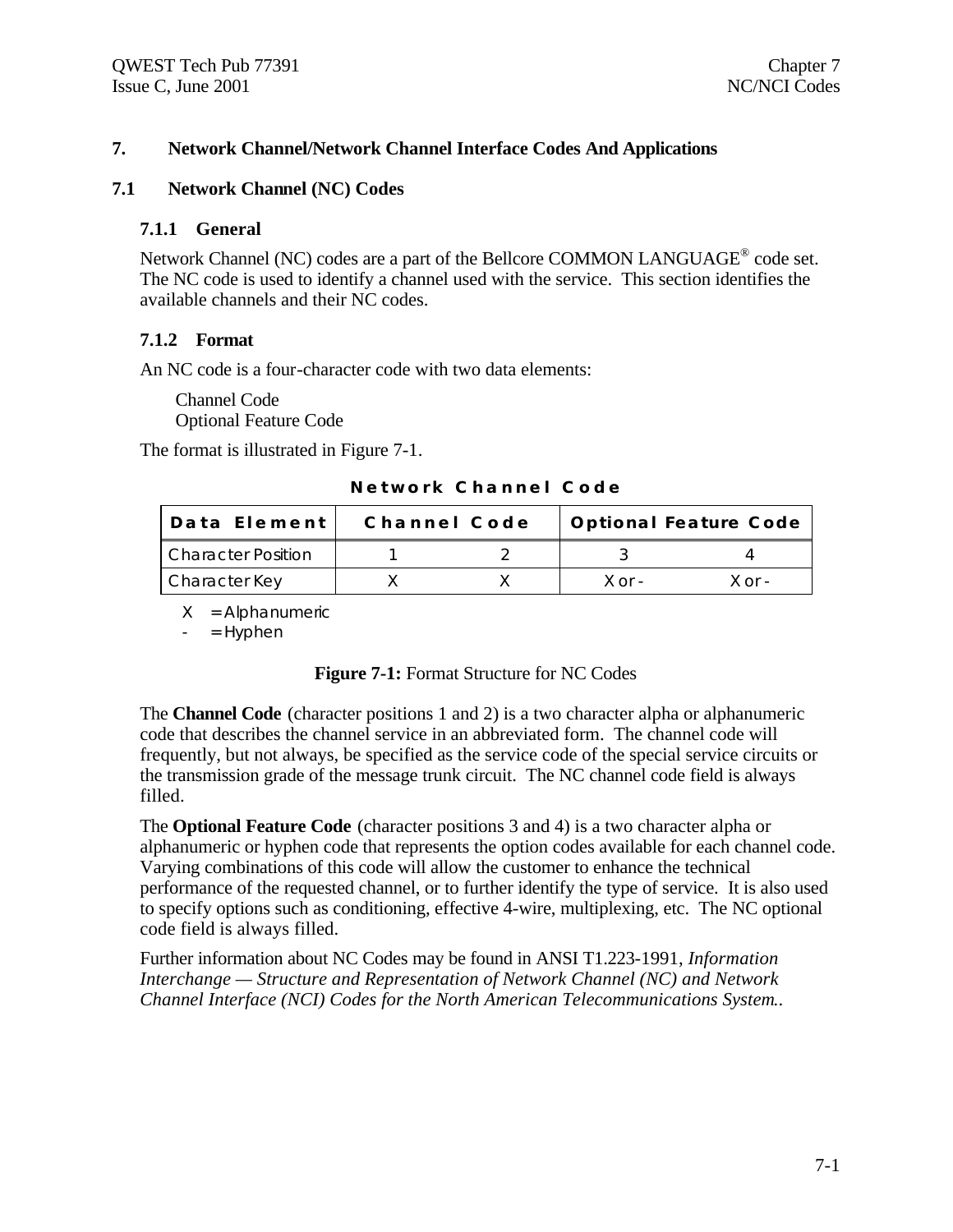## **7.1.3 Available Network Channel Codes**

Table 7-1 lists the available Network Channel (NC) codes for Unbundled Switch Elements. The description "Local Transmission Parameters" denotes the technical parameters in this publication and in the referenced documents.

| <b>Network</b><br><b>Channel Code</b> | Description                                                                                                                         |
|---------------------------------------|-------------------------------------------------------------------------------------------------------------------------------------|
| SNAL                                  | Switched Access Port Termination, 2-wire local Transmission<br>Parameters, Line Termination                                         |
| SNAI                                  | Switched Access Port Termination, 2-wire local Transmission<br>Parameters, Line Termination, Basic Rate ISDN                        |
| SNAW                                  | Switched Access Port Termination, 2-wire local Transmission<br>Parameters, Trunk Termination with Line Treatment                    |
| SNBT                                  | Switched Access Port Termination, 4-wire local Transmission<br>Parameters, Trunk Termination                                        |
| SNBW                                  | Switched Access Port Termination, 4-wire local Transmission<br>Parameters, Trunk Termination with Line Treatment                    |
| $HC - D$                              | Super Frame (SF) and Alternate Mark Inversion (AMI)                                                                                 |
| HCDD                                  | ANSI Extended Super Frame (ESF) and Alternate Mark Inversion<br>(AMI)                                                               |
| <b>HCED</b>                           | Extended Super Frame (ESF) and B8ZS Bipolar with 8-Zero Substitution<br>per ANSI Standard T1.403.1989, DS1 with switch multiplexing |
| <b>HCEI</b>                           | Extended Super Frame (ESF) and B8ZS Bipolar with 8-Zero Substitution<br>per ANSI Standard T1.403.1989, Primary Rate ISDN 23 B+D     |
| <b>HCFD</b>                           | Non-ANSI Extended Super Frame (ESF) and Alternate Mark Inversion<br>(AMI)                                                           |
| <b>HCGD</b>                           | Non-ANSI Extended Super Frame (ESF) and B8ZS Bipolar with 8-Zero<br>Suppression                                                     |
| <b>HCGI</b>                           | Non-ANSI Extended Super Frame (ESF) and B8ZS Bipolar with 8-Zero<br>Suppression, Primary Rate ISDN 23 B+D                           |
| <b>HCZD</b>                           | Super Frame (SF) and B8ZS Bipolar with 8-Zero Substitution                                                                          |

**Table 7-1:** Available Network Channel Codes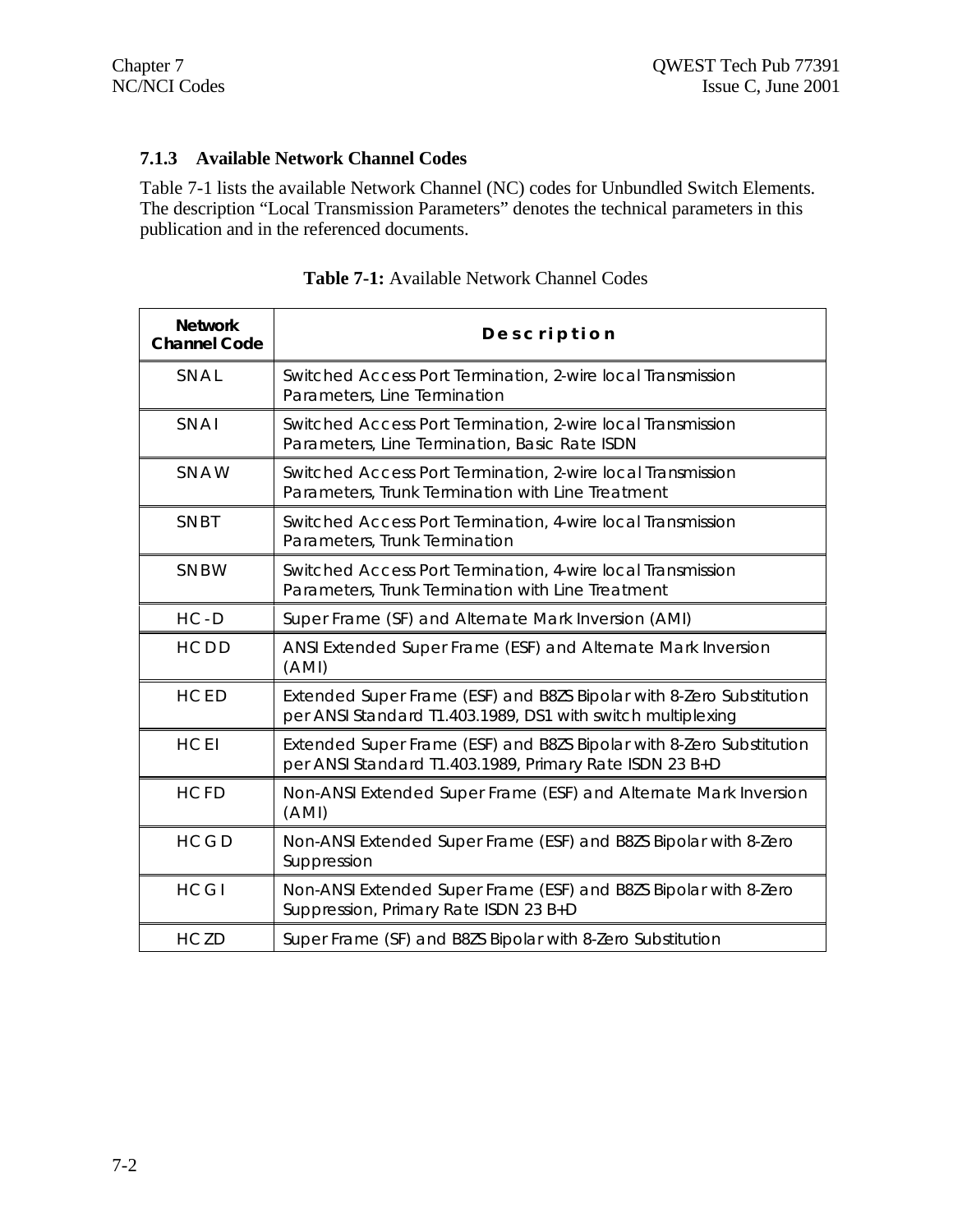## **7.2 Network Channel Interface (NCI) Codes**

### **7.2.1 General**

Network Channel Interface (NCI) codes are a part of the COMMON LANGUAGE<sup>®</sup> code set. The NCI code is used to identify a network interface of a service in our mechanized systems. This chapter defines the NCI codes used with voice grade services.

### **7.2.2 Format**

An NCI code is a maximum twelve-character code that consists of five (5) data elements:

Total Conductors Protocol Impedance Protocol Options Transmission Level Point(s) (TLP)

The first three fields are required, the last two may be optional depending of the service. The format is illustrated in Figure 7-2.

| <b>Total Conductors</b> |   |   | Protocol |   | D |   | <b>Protocol Options</b> |   | D  |        | <b>TLP Level</b> |
|-------------------------|---|---|----------|---|---|---|-------------------------|---|----|--------|------------------|
|                         |   |   |          | m | e |   |                         |   | e  |        | R                |
|                         |   |   |          | p |   |   |                         |   |    |        | e                |
|                         |   |   |          | e |   |   |                         |   |    | a      | $\mathbf{C}$     |
|                         |   |   |          | d | m |   |                         |   | m  | n      | e                |
|                         |   |   |          | a | e |   |                         |   |    | S      |                  |
|                         |   |   |          | n |   |   |                         |   |    | m      | v                |
|                         |   |   |          | c | e |   |                         |   | e  |        | e                |
|                         |   |   |          | e |   |   |                         |   |    |        |                  |
|                         | ↑ | 3 | 4        | 5 | 6 |   | 8                       | 9 | 10 | 11     | 12               |
| N                       | N | A | Α        | Χ |   | Χ | Χ                       | Χ |    | X or - | X or -           |

**Network Channel Interface Code**

 $A = Alpha$ 

 $N =$  Numeric

 $X =$  Alphanumeric

• = Delimiter (normally a period)

 $-$  = Hyphen

|  |  |  |  | Figure 7-2: Format Structure for NCI Codes |  |  |  |
|--|--|--|--|--------------------------------------------|--|--|--|
|--|--|--|--|--------------------------------------------|--|--|--|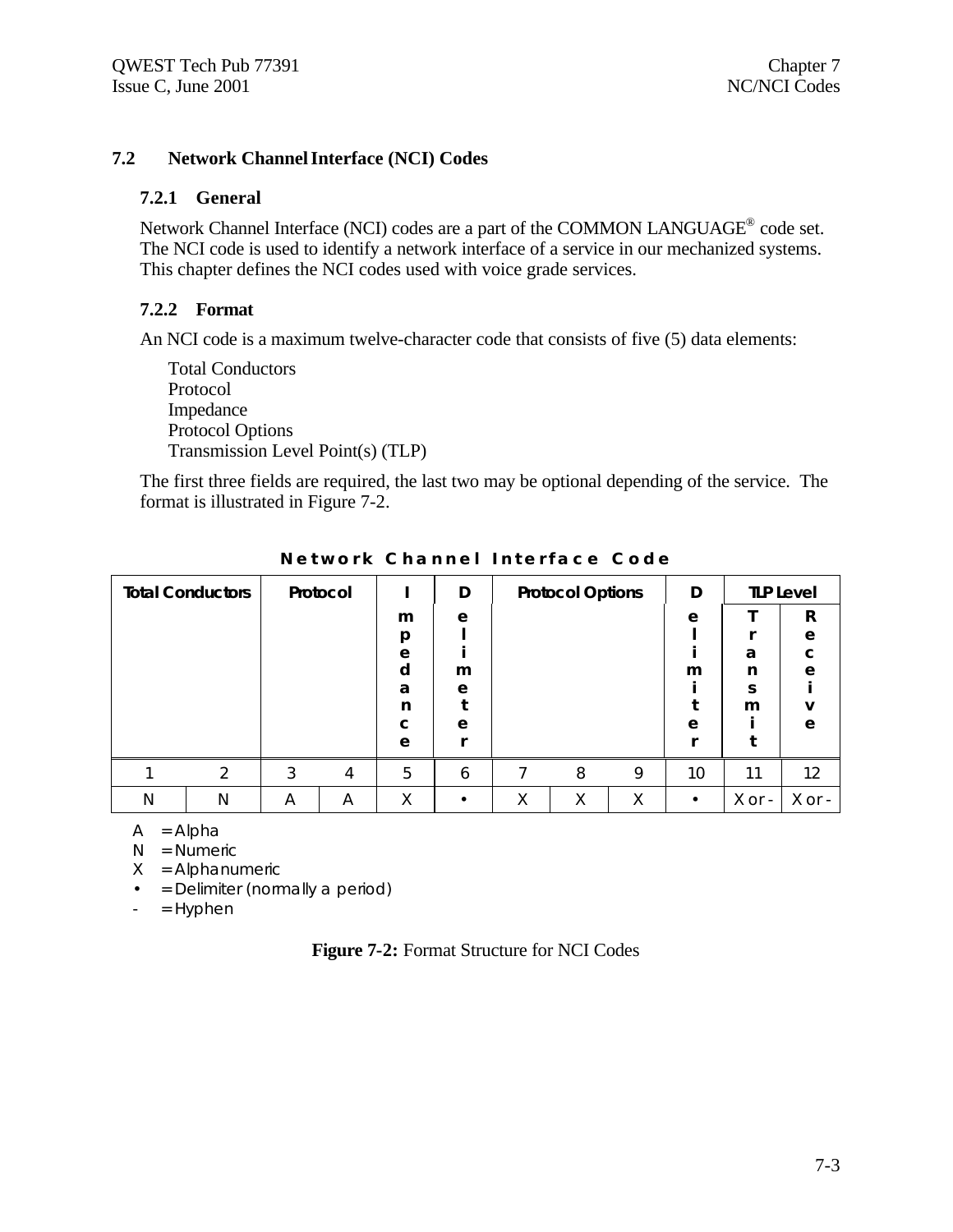**Total Conductors** (character positions 1 and 2) is a two-character numeric code that represents the total number of physical conductors (e.g., wires or fibers) required at the interface.

**Protocol** (character position 3 and 4) is a two-character alpha code that defines requirements for the interface regarding signaling/transmission.

**Impedance** (character position 5) is a one-character alpha or numeric code representing the nominal reference impedance that will terminate the channel for the purpose of evaluating transmission performance.

The only valid value for LIS-Port is "3" (900 ohms). The value "2" (600 ohms) is used in Figure 3-4 to represent the End-User interface for the LIS-Link Service.

**Protocol Options** (character positions 7, 8, and 9) is a one to three character alpha, numeric, or alphanumeric code that describes additional features (e.g., bit rate or bandwidth) on the Protocol to be used. It is an optional field that is always left justified when less than three characters are specified.

**Transmission Level Point(s)** (character positions 8 through 12) is assigned one or two character alpha code corresponding to a value for Transmission Level Point(s) (TLPs) from either the Exchange Carrier/service provider or customer end. This field should be left blank for LIS-Port.

Further information about NCI Codes may be found in ANSI T1.223-1991, *Information Interchange — Structure and Representation of Network Channel (NC) and Network Channel Interface (NCI) Codes for the North American Telecommunications System.*

## **7.2.3 Available Network Channel Interface Codes**

Table 7-2 lists the NCI codes available for Unbundled Switch. Table 7-3 lists other NCI codes used in this publication pertaining to related services.

| Protocol        |                 |                                                                                                               |
|-----------------|-----------------|---------------------------------------------------------------------------------------------------------------|
| Code            | Option          | Definition                                                                                                    |
| $3\quad 4$      | 89              |                                                                                                               |
| $\overline{OB}$ |                 | Manual Cross-connect Termination w/no Subrating Capability                                                    |
|                 | 11              | DS1 to DS1; this code may or may not meet DS1 signal levels as<br>specified by TR-TSY-000342                  |
|                 | 11 <sub>R</sub> | DS1 to DS1 with regenerator; this code may or may not meet<br>DS1 signal levels as specified by TR-TSY-000342 |
| OC.             |                 | Manual Cross-connect, Voice Termination                                                                       |
|                 | OOC             | Ground Start Loop Signaling, Closed End                                                                       |
|                 | OOF             | Manual Cross-connect. Voice Termination                                                                       |
|                 | OOS             | <b>Basic Rate ISDN</b>                                                                                        |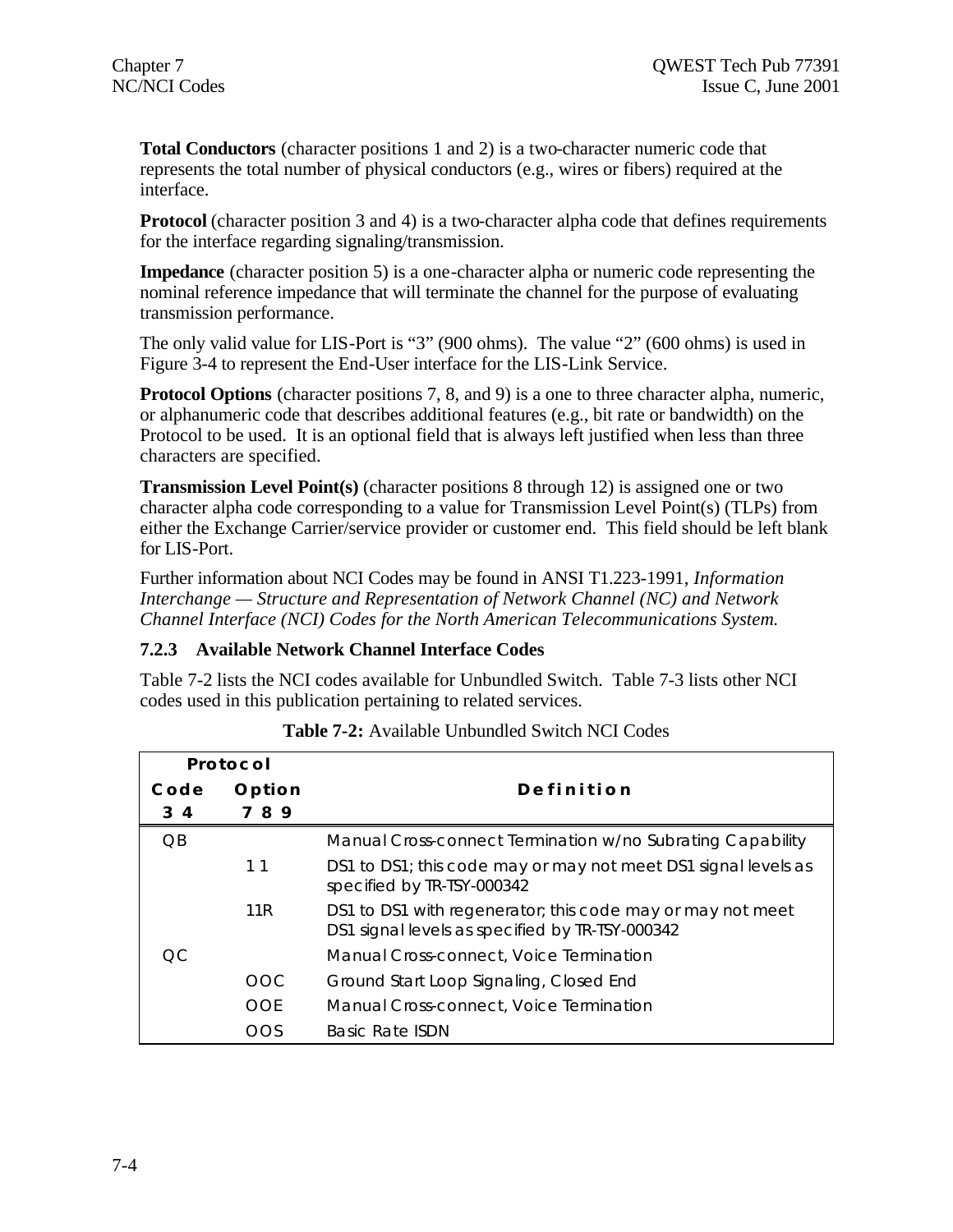| <b>Table 7-3: Other NCI Codes</b> |  |
|-----------------------------------|--|
|-----------------------------------|--|

| Protocol |            |                                         |
|----------|------------|-----------------------------------------|
| Code     | Option     | Definition                              |
| 34       | 789        |                                         |
| OC.      |            | Manual Cross-connect, Voice Termination |
|          | <b>OOB</b> | Ground Start Loop Signaling, Open End   |
|          | <b>OOD</b> | Loop Start Loop Signaling, Open End     |
|          | OOS        | Basic Rate ISDN                         |

## **7.3 Valid Network Channel/Network Channel Interface Combinations**

Table 7-4 describes valid combinations of NC and NCI codes. Codes on horizontal rows are compatible.

| <b>Signaling Description</b>            | NC Code     | NCI Code  |
|-----------------------------------------|-------------|-----------|
| Ground Start Loop Signaling, Closed End | SNAL        | 02QC3.OOC |
| Loop Start Loop Signaling, Closed End   | SNAL        | 02QC3.OOE |
| Unbundled BRI Line Port                 | SNAI        | 02QC5.OOS |
| Unbundled DS1 Trunk Port                | $HC*D$      | 04QB9.11  |
|                                         | <b>HCEI</b> |           |
|                                         | HCGI        |           |
|                                         | SNAW        |           |
|                                         | SNBW        |           |
| Unbundled DS1 Trunk Port                | $HC*D$      | 04QB9.11R |
|                                         | <b>HCEI</b> |           |
|                                         | HCGI        |           |
|                                         | SNAW        |           |
|                                         | SNBW        |           |
| Unbundled Message Trunk                 | SNBT        | 04QB9.11  |

## **Table 7-4:** Valid NC/NCI Combinations

 $*$  = refer to table 7-1 for available options of character 3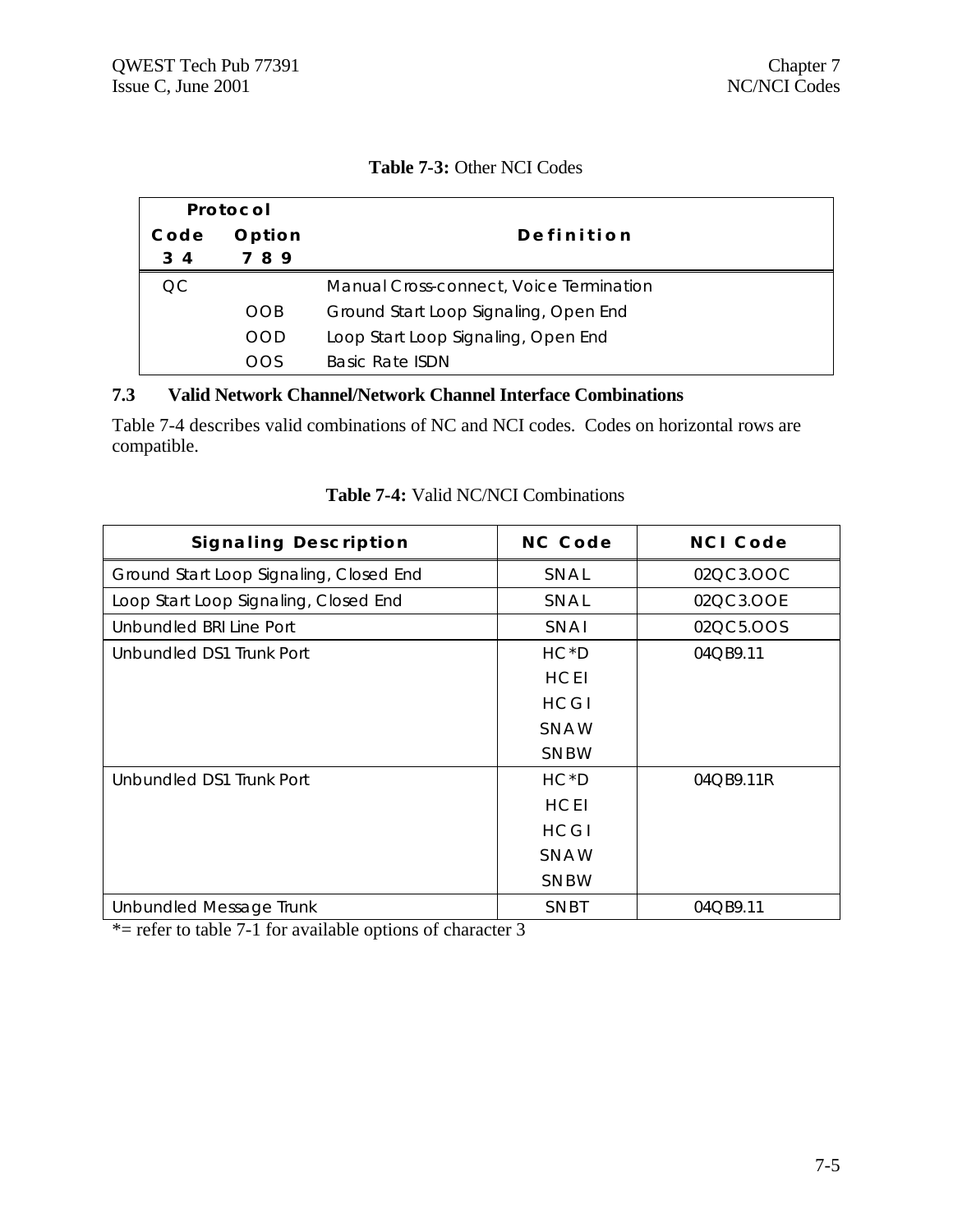## **7.4 Voice Network Interface Applications**

Voice interfaces use the "QC" NCI codes for the Network Interface (NI). Connections can be made to either a collocated Interconnector using Expanded Interconnection as described in PUB 77386, Chapter 6.

### **7.4.1 Connection to Collocated Interconnector**

Figure 7-3 illustrates a typical application where an Unbundled Line port is connected to a collocated Expanded Interconnection Service. The loop out to the station end is provided by the Interconnector. Table 7-5 lists the applicable NC and NCI codes for both services. Other NC codes could apply for the Interconnectors service. The NCI codes would change for ground start signaling applications.

Interconnectors may or may not use NC and NCI codes for their own purposes. Values illustrated on the Interconnector side of the Network Interface in Figure 7-3 may not apply.



Typical Application W ith Loop Start Sign alin g

VG EICT = Voice Gr ade Expa nded Inter connection Channel Termination (A ta riff ra te element)NCI = Netw or k Channel Interfa ce Code

**Figure 7-3:** Typical Unbundled Analog Line Application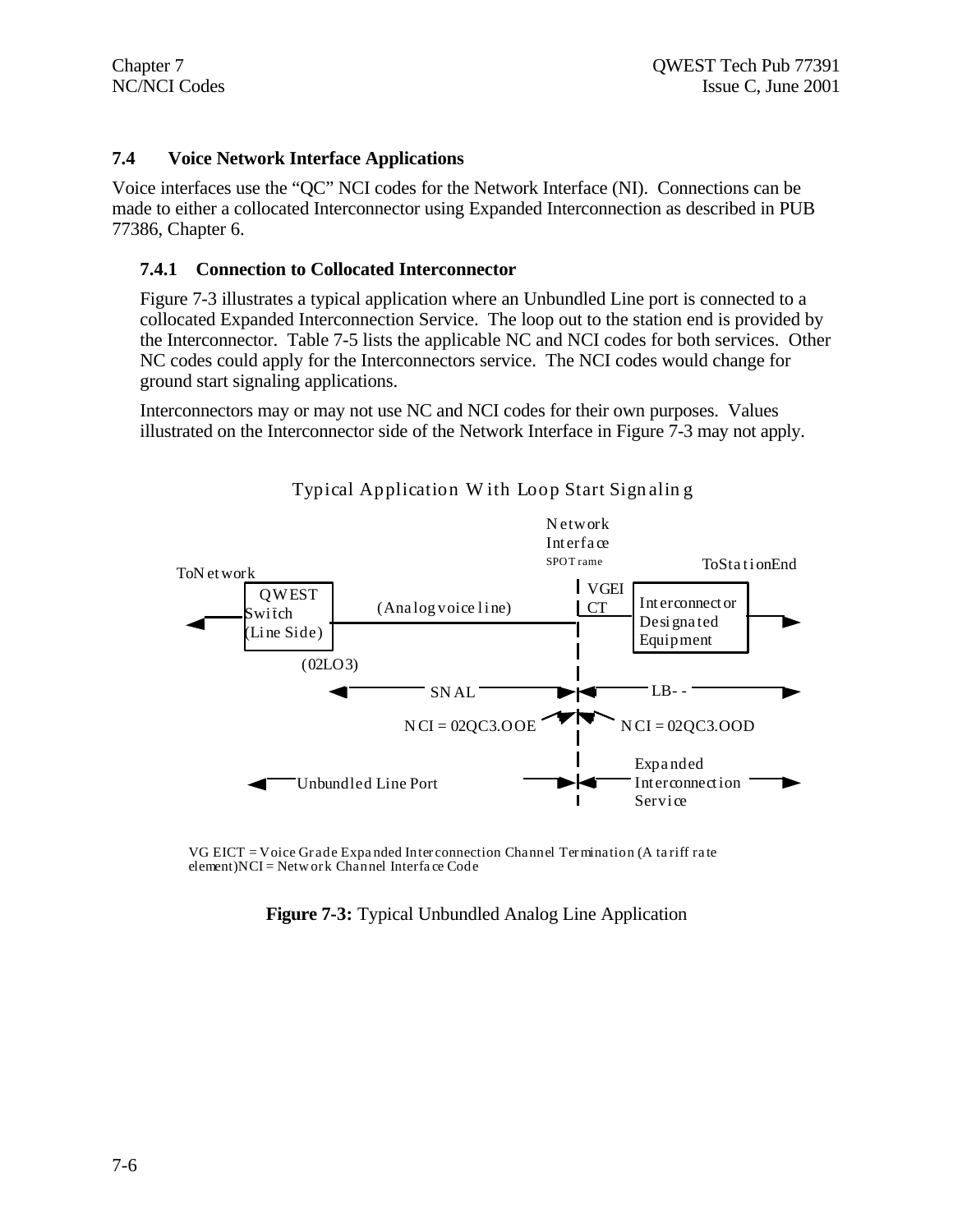| Line<br>Signaling | <b>Unbundled Analog Line</b> |                 | <b>Collocated Expanded</b><br><b>Interconnection Service</b> |                 |  |
|-------------------|------------------------------|-----------------|--------------------------------------------------------------|-----------------|--|
| Type              | NC Code                      | <b>NCI Code</b> | <b>Typical NC Code</b>                                       | <b>NCI Code</b> |  |
| Ground Start      | SNAL                         | 02QC3.OOC       | $IB - -$                                                     | 02QC3.OOB       |  |
| Loop Start        | SNAL                         | 02QC3.OOE       | $IR -$                                                       | 02QC3.OOD       |  |

**Table 7-5:** Typical Connection to Collocated Interconnector Application

Typical Unbundled DS1 Trunk Port Application



NCI = Network Channel Interface Code

**Figure 7-4:** Typical Unbundled DS1 Trunk Port Application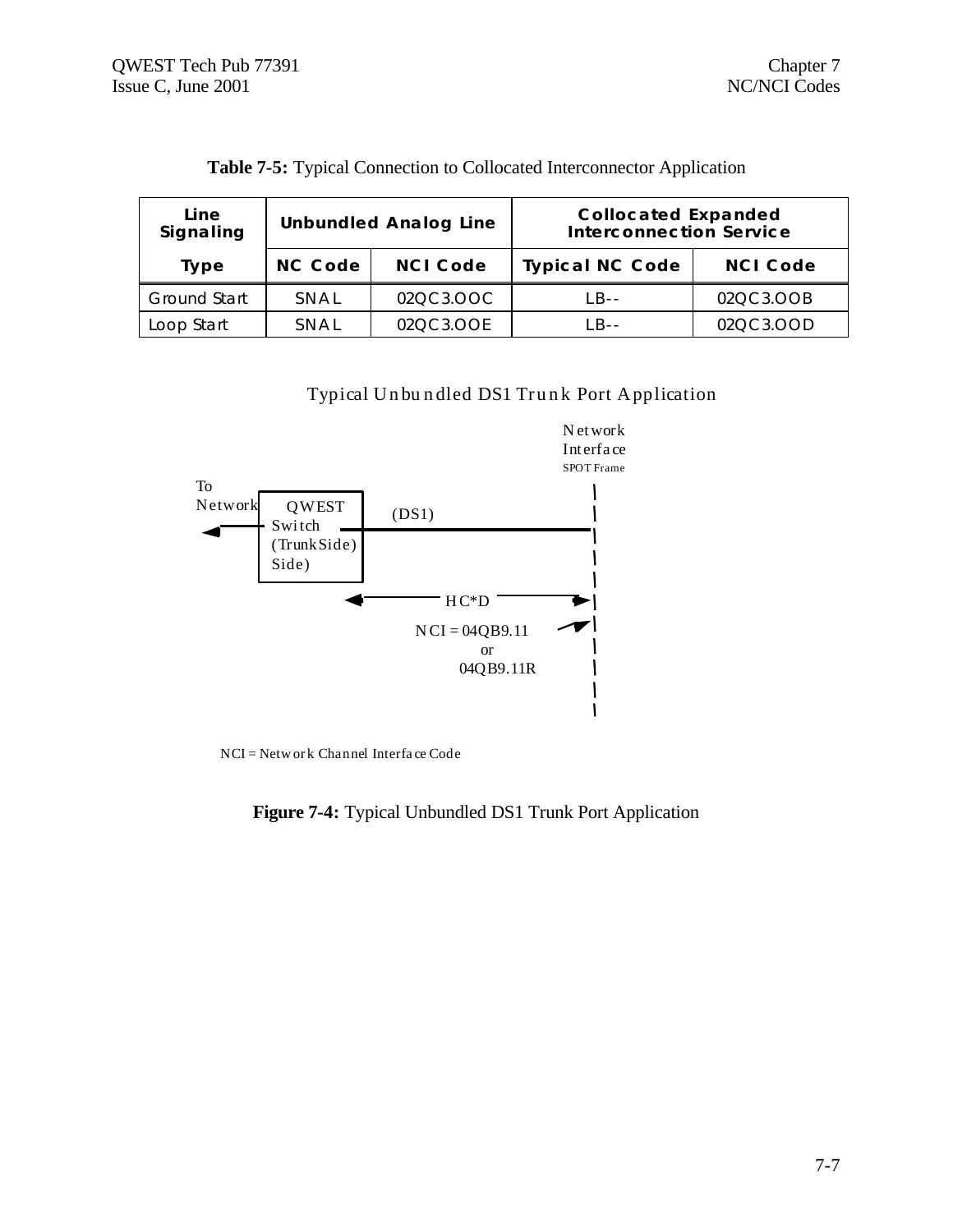## **Chapter and Section Page**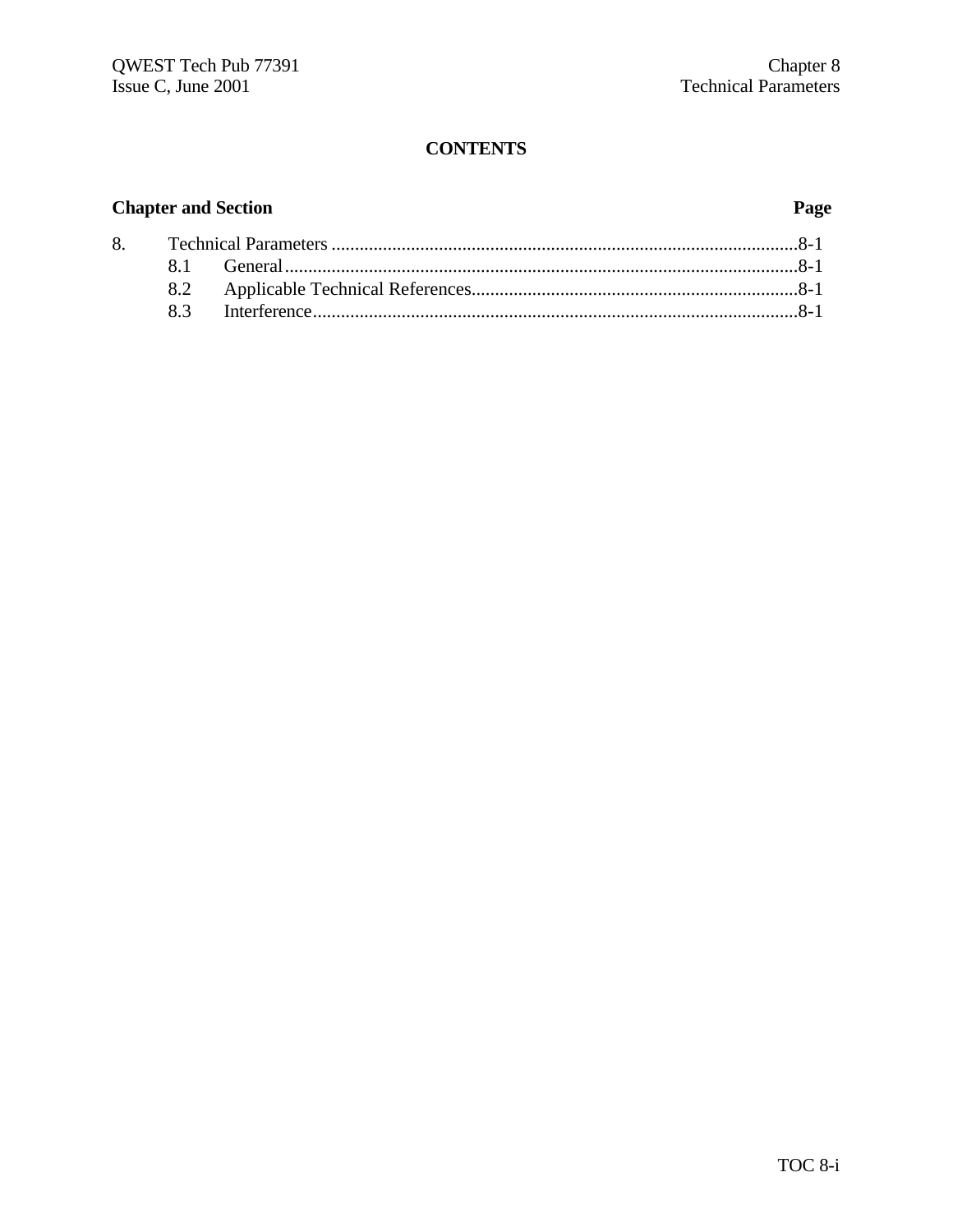## **8. Technical Parameters**

## **8.1 General**

The Unbundled Network Elements includes the functions and features described in Chapters 2 and 3.

These services are intended to work with a loop loss not to exceed 8.5 dB at 1004 Hz.

Loops require sufficient dc loop current to ensure proper operation of telephone sets and other equipment. In no case should the loop current be less than 23 milliamperes. QWEST's central office batteries operate at a nominal value of 48 to 52 volts dc with an internal resistance in the range of 400 to 500 ohms. Interconnectors may obtain specific values for a given Central Office from QWEST during the negotiation process if needed.

Long loops not meeting these requirements will require additional loop treatment. This treatment is the responsibility of the loop provider.

## **8.2 Applicable Technical References**

Requirements contained in the following publications would apply unless specific exception is made in a QWEST publication or tariff. See Chapter 11 for issue dates and ordering information.

- ANSI T1.401-1993, *Interface Between Carriers and Customer Installations Analog Voicegrade Switched Access Lines Using Loop-Start and Ground-Start Signaling.*
- ANSI/IEEE Std 820-1984, *Standard Telephone Loop Performance Characteristics.* This publication has recently been reaffirmed.
- FR-64, *LATA Switching Systems Generic Requirements (LSSGR).*
- SR-TSV-002275, *BOC Notes on the LEC Networks 1994.*

## **8.3 Interference**

Any loops connected to Unbundled Network Elements must not physically, electrically, or inductively interfere with other QWEST services or those of QWEST's other customers.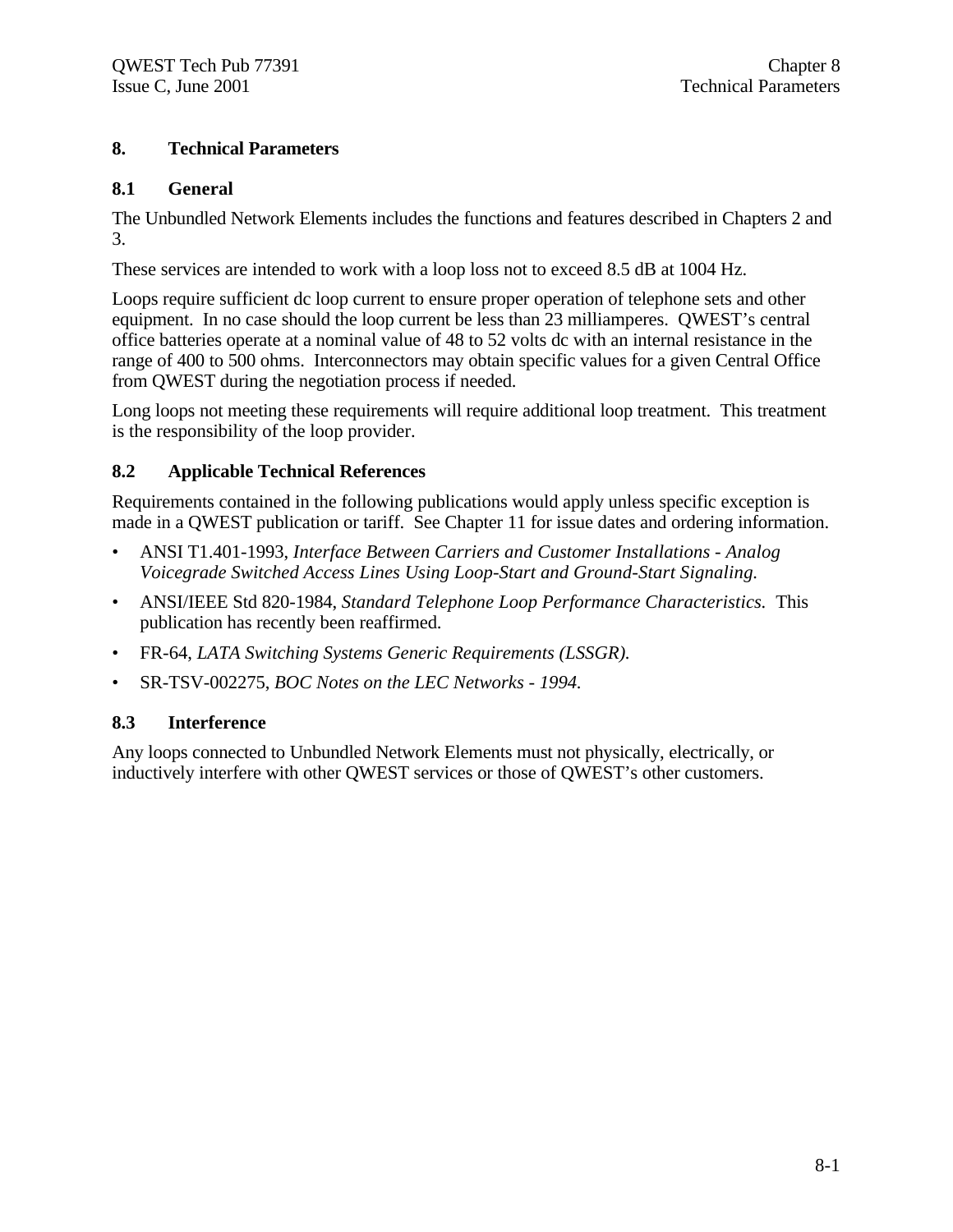## **Chapter and Section**

## Page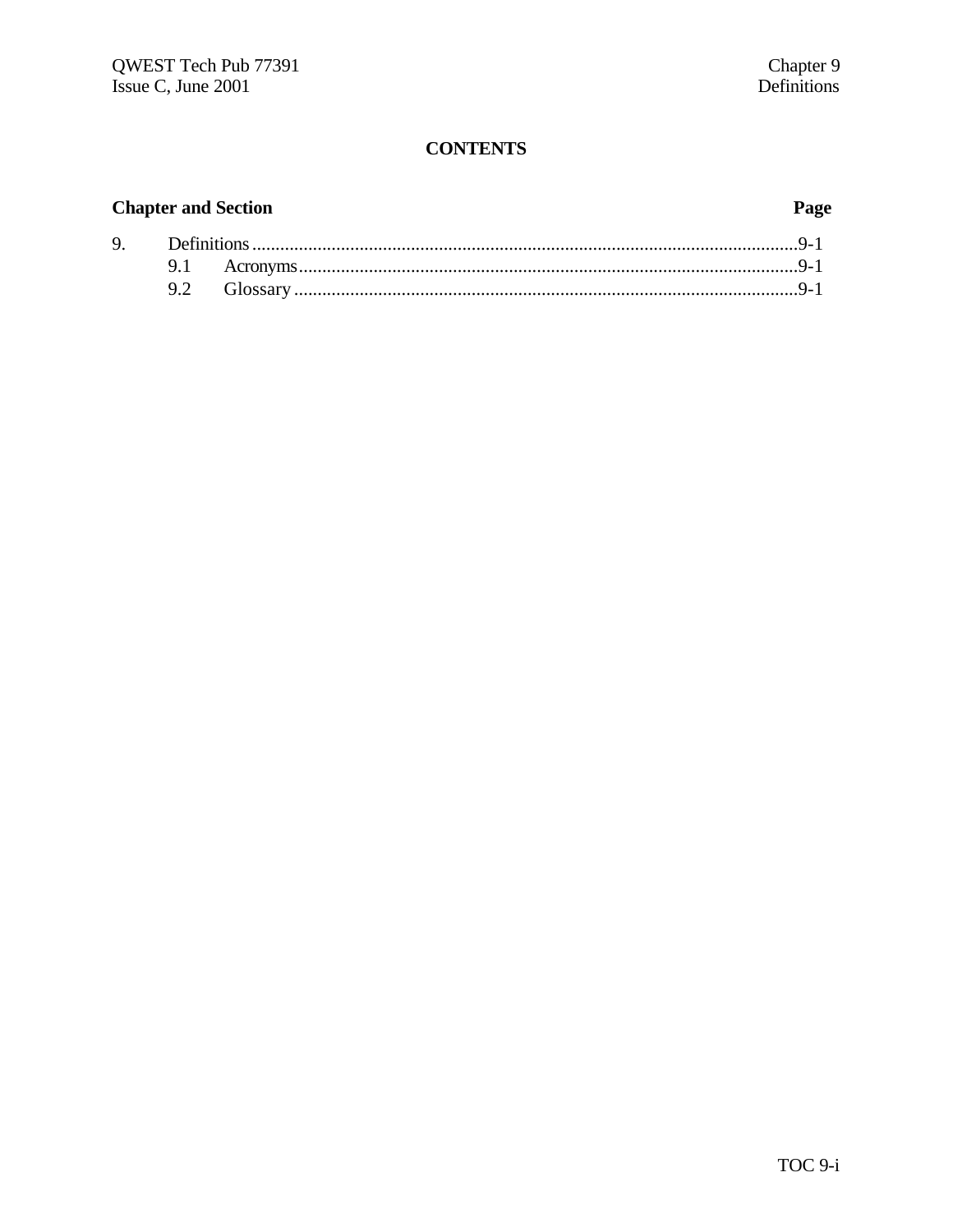## **9. Definitions**

#### **9.1 Acronyms**

| AMA              | <b>Automatic Message Accounting</b>                 |
|------------------|-----------------------------------------------------|
| ANSI             | America National Standards Institute                |
| Bellcore         | Bell Communications Research, Inc.                  |
| CO               | <b>Central Office</b>                               |
| <b>DTMF</b>      | Dual Tone Multifrequency                            |
| <b>EICT</b>      | <b>Expanded Interconnection Channel Termination</b> |
| EU               | End-User                                            |
| Hz               | 1 Hertz (formerly 1 cycle per second)               |
| <b>ICDF</b>      | <b>Inter-Connector Distribution Frame</b>           |
| <b>IntraLATA</b> | <b>IntraLocal Access and Transport Area</b>         |
| kHz              | Kilohertz (1,000 Cycles Per Second)                 |
| <b>LATA</b>      | Local Access and Transport Area                     |
| NC               | <b>Network Channel</b>                              |
| <b>NCI</b>       | <b>Network Channel Interface</b>                    |
| NI               | <b>Network Interface</b>                            |
| <b>POTS</b>      | Plain Old Telephone Service                         |
| <b>SWC</b>       | <b>Serving Wire Center</b>                          |
| <b>TLP</b>       | <b>Transmission Level Point</b>                     |
|                  |                                                     |

## **9.2 Glossary**

## **American National Standards Institute (ANSI)**

An organization supported by the telecommunications industry to establish performance and interface standards.

### **Carrier**

An organization whose function is to provide telecommunications services. Examples are: Local Exchange Carriers, Interexchange Carriers, Cellular Carriers, etc.

### **Central Office (CO)**

A local switching system (or a portion thereof) and its associated equipment located at a wire center.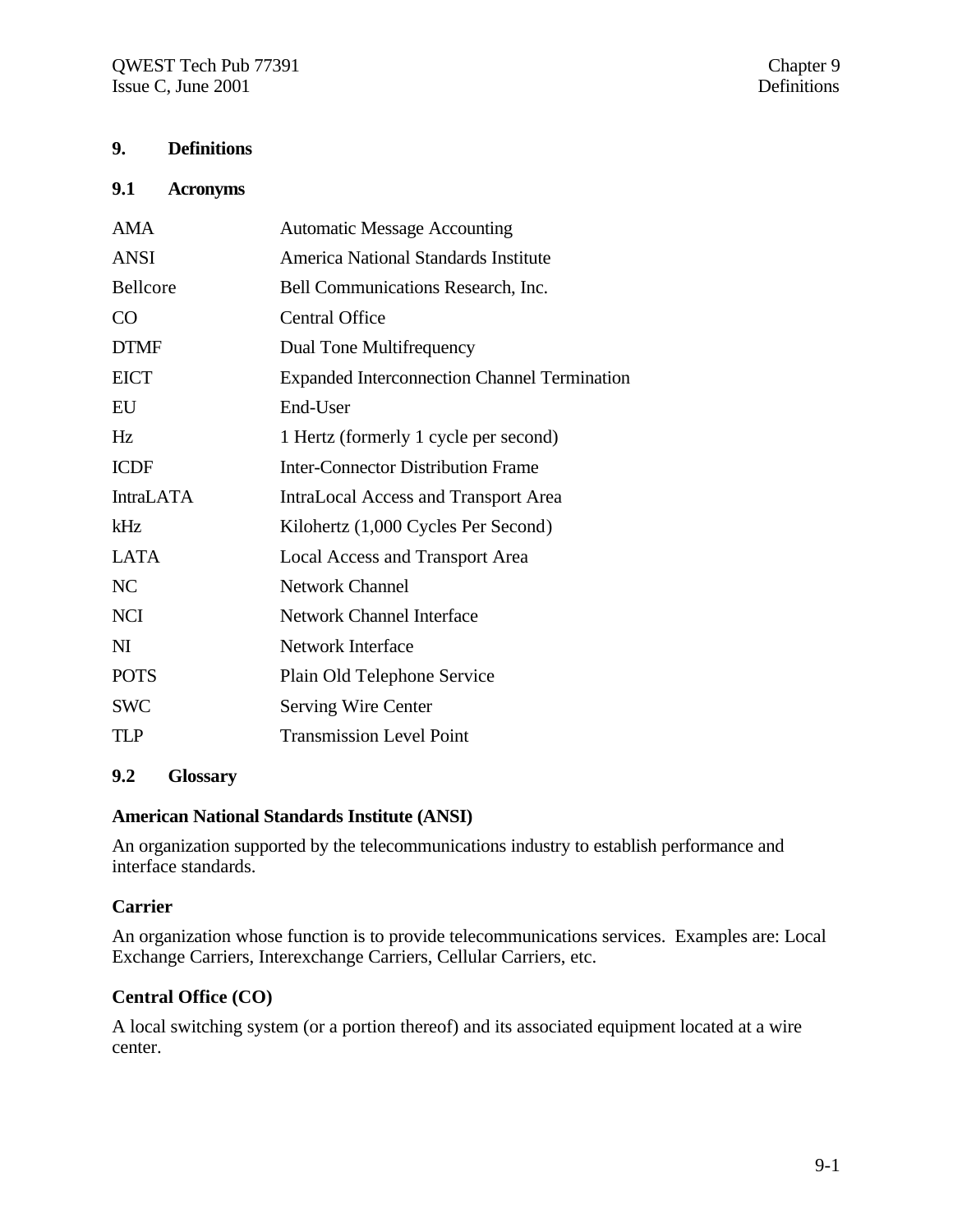## **Channel**

An electrical or photonic, in the case of fiber optic based transmission systems, communications path between two or more points of termination.

## **Closed End**

The end of a switched service which transmits address signals.

## **Customers**

Denotes any individual, partnership or corporation who subscribes to the services provided by QWEST. Customers are divided into two distinct and separate categories: (1) carriers, who provide services for hire for others, and (2) End-Users, who request services only for their own use.

## **Dial Pulse (DP)**

A means of signaling consisting of regular momentary interruptions of a direct or alternating current path at the sending end in which the number or interruptions corresponds to the value of a digit or character. The interruptions are usually produced by a rotary telephone dial, but may be produced by a sender switching system.

## **Dual tone Multifrequency Signaling (DTMF)**

A signaling method that employs signals consisting of two sinusoidal voice frequency components, one from a group of four low frequencies and the other from a group of four high frequencies.

## **End Office**

A designation of a QWEST switching system that occupies the lowest level of the public switched network hierarchy. It is the designation of a switching system that connects lines to lines, and lines to trunks (a local switching system).

## **End Office Switch**

The term "End Office Switch" denotes a QWEST switching system where local exchange services are terminated for purposes of interconnection to other exchange services or trunks. Included are Remote Switching modules and Remote Switching Systems served by a host office in a different wire center. See also "Local Switching System".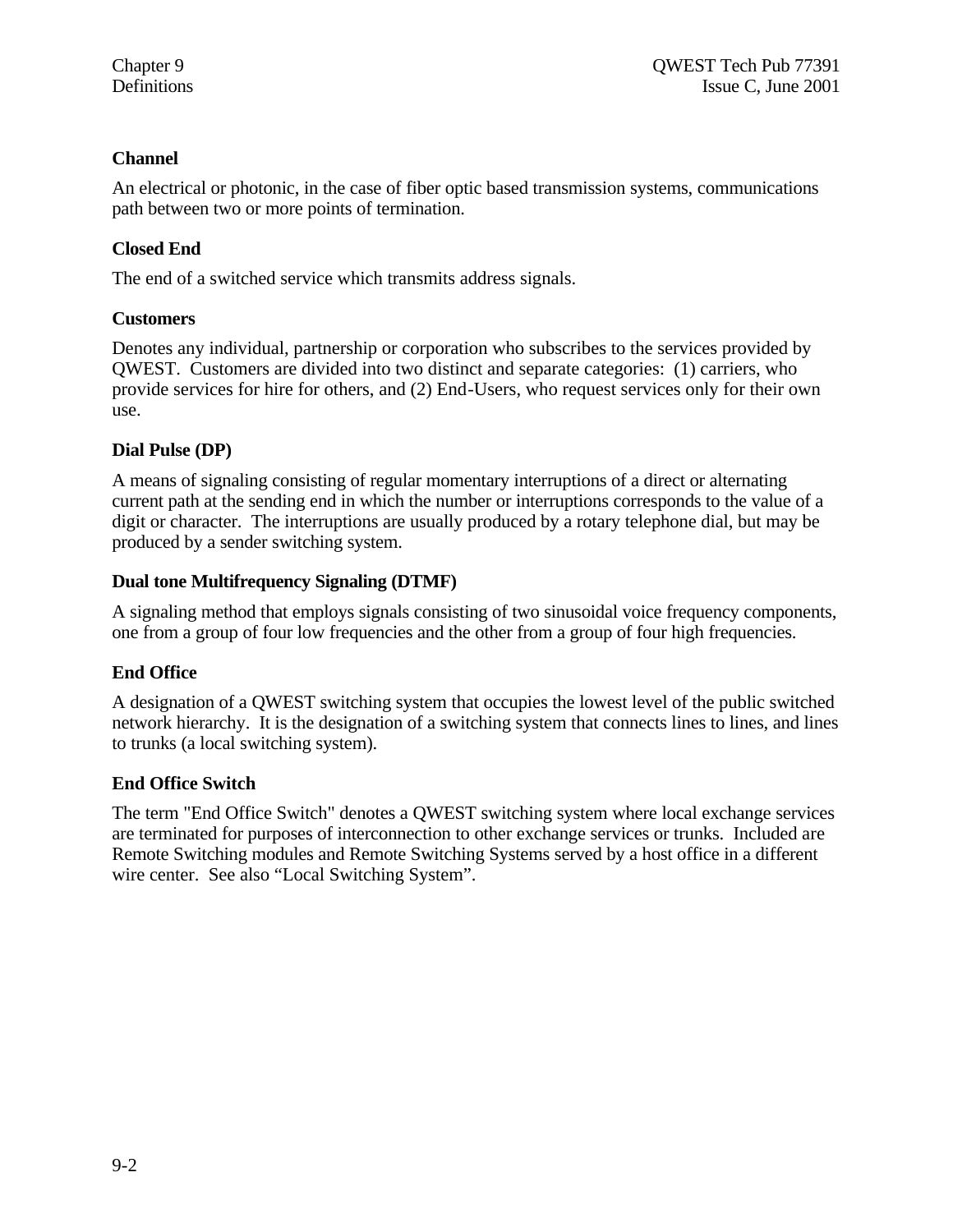## **End-User (EU)**

The term "End-User" denotes any customer of telecommunications service that is not a carrier, except that a carrier shall be deemed to be an "End-User" to the extent that such carrier uses a telecommunications service for administrative purposes without making such service available to others, directly or indirectly. The term is frequently used to denote the difference between a Carrier interface and an interface subject to unique regulatory requirements at non-Carrier customer premises (FCC Part 68, etc.)

## **Facilities**

Facilities are the transmission paths between the demarcation points serving customer locations, a demarcation point serving a customer location and a QWEST Central Office, or two QWEST offices.

## **Impedance**

The total opposition offered by an electric circuit to the flow of an alternating current of a single frequency. It is a combination of resistance and reactance and is measured in ohms.

## **Interconnectors**

Customers who have transmission equipment in a QWEST wire center through some type of collocation agreement for interconnection to QWEST's Private Line Transport or Switched Access Services, will be termed "Interconnectors."

## **Line-Side Connection**

Denotes a connection of a transmission path to the dial tone side of a switching system.

## **Local Access and Transport Area (LATA)**

A geographic area for the provision and administration of communications service. It encompasses designated exchanges that are grouped to serve common social, economic and other purposes.

## **Local Exchange Carrier (LEC)**

Any company or corporation engaged for hire in providing Access and intraLATA communications services.

## **Local Wire Center**

The Wire Center which normally provides service to a customer.

## **Loop**

The facility which connects the Local Wire Center to the customer's location.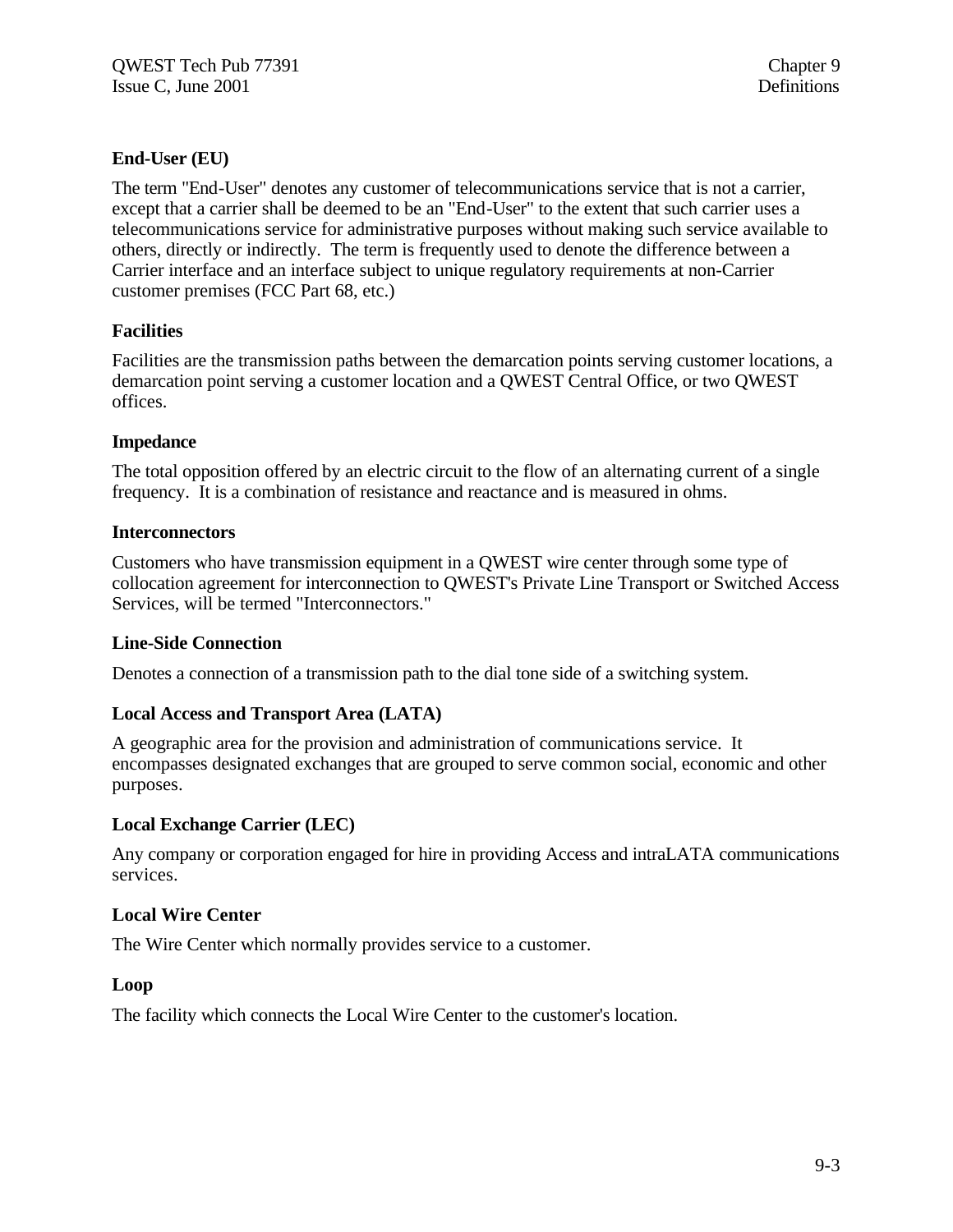## **Loop Signaling**

Loop signaling uses a DC path, or loop, to convey address and supervisory signaling information.

## **Network**

The interconnected telecommunications equipment and facilities.

## **Network Channel (NC) Code**

The Network Channel (NC) code is an encoded representation used to identify both switched and non-switched channel services. Included in this code set are customer options associated with individual channel services, or feature groups and other switched services.

## **Network Channel Interface (NCI) Code**

The Network Channel Interface (NCI) code is an encoded representation used to identify five (5) interface elements located at a Point of Termination (POT) at a central office or at the Network Interface at a customer location. The Interface code elements are: Total Conductors, Protocol, Impedance's, Protocol Options, and Transmission Level Points (TLP). (At a digital interface, the TLP element of the NCI code is not used.)

## **Network Interface (NI)**

The point of demarcation on the customer's premises at which QWEST's responsibility for the provision of service ends.

## **Ohm**

The unit of electric resistance.

## **Off-Hook**

The supervisory state indicative of the active (in use) condition.

## **On-Hook**

The supervisory state indicative of the idle condition.

## **Open End**

The end of a switched service from which dial tone is drawn.

### **Premises**

Denotes a building or portion(s) of a building occupied by a single customer or End-User either as a place of business or residence.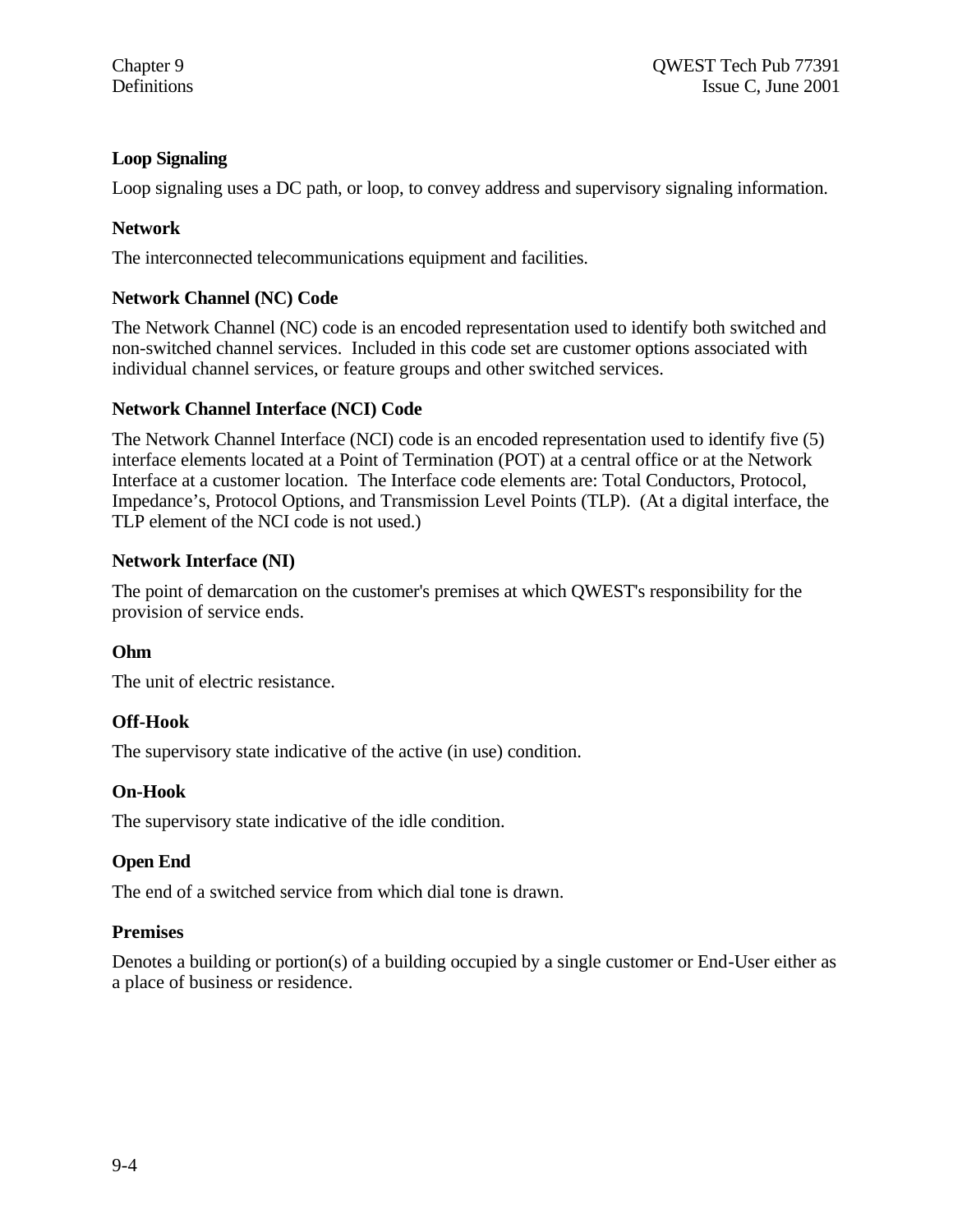## **Serving Wire Center**

The term "Serving Wire Center" denotes a QWEST Central Office from which dial tone for the local Exchange Service would normally be provided to the demarcation point on the property at which the customer is served.

## **Signaling**

The transmission of information to establish, monitor, or release connections and/or provide Network Control.

## **Stored Program Control (SPC)**

A switching system comprised of a set of instructions within computer memory specifying operations to be performed which expands the capability of the system to selectively route traffic.

### **Transmission Level Point (TLP)**

A point in a transmission system at which the ratio, usually expressed in decibels, of the power of a test signal at that point to the power of the test signal at a reference point, is specified. For example, a zero transmission level point (0TLP) is an arbitrarily established point in a communication circuit to which all relative levels at other points in the circuit are referred.

### **Transmission Path**

Denotes a path capable of transporting signals within the range of the service offering. A transmission path is comprised of physical or derived facilities consisting of any form or configuration of plant typically used in the telecommunications industry.

## **Voice Band**

Relating to the frequency spectrum from 300 to 3000 Hz.

### **Wire Center**

A building in which one or more central offices, used for the provision of local exchange services, are located.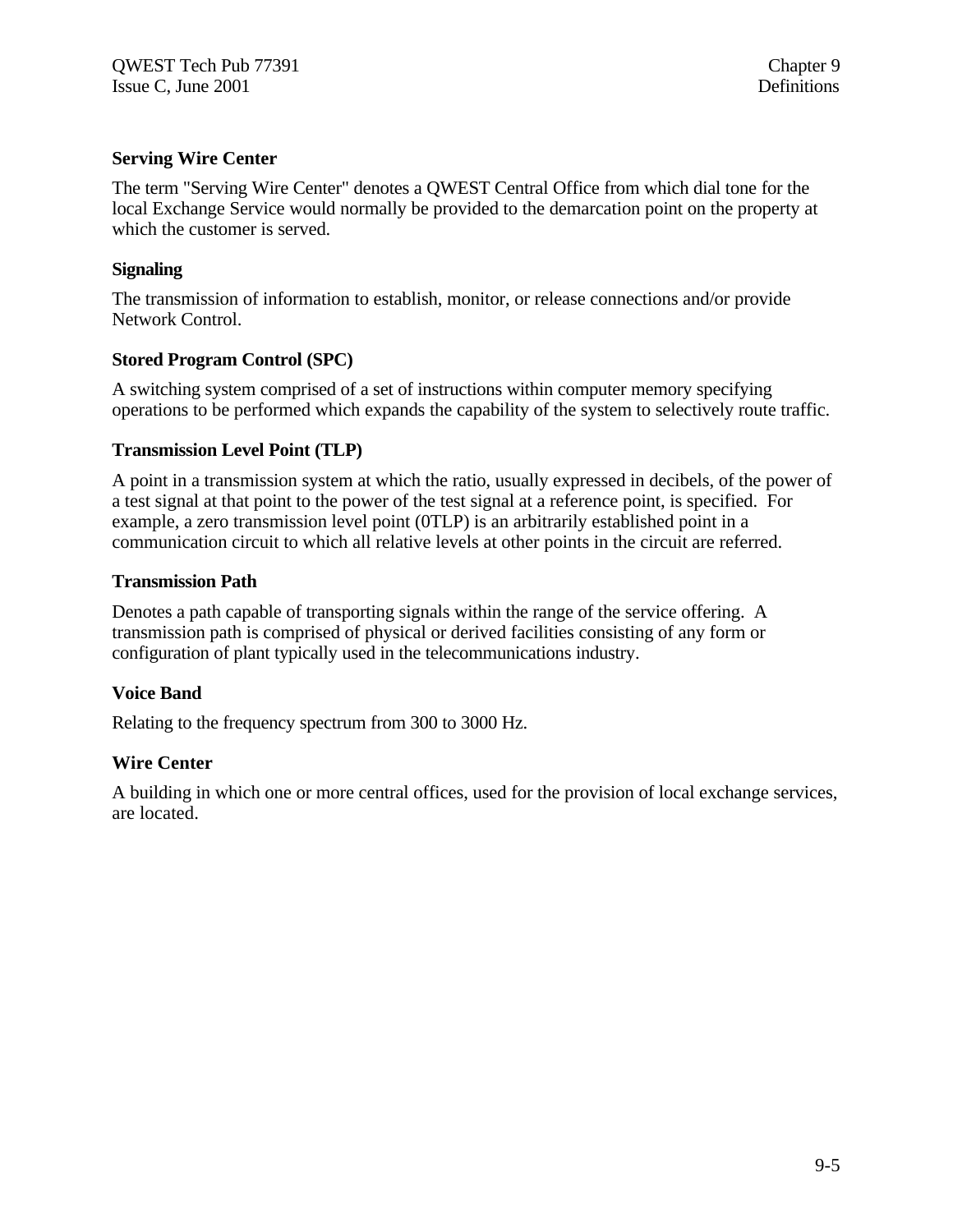## **Chapter and Section Page**

| 10. |  |  |  |
|-----|--|--|--|
|     |  |  |  |
|     |  |  |  |
|     |  |  |  |
|     |  |  |  |
|     |  |  |  |
|     |  |  |  |
|     |  |  |  |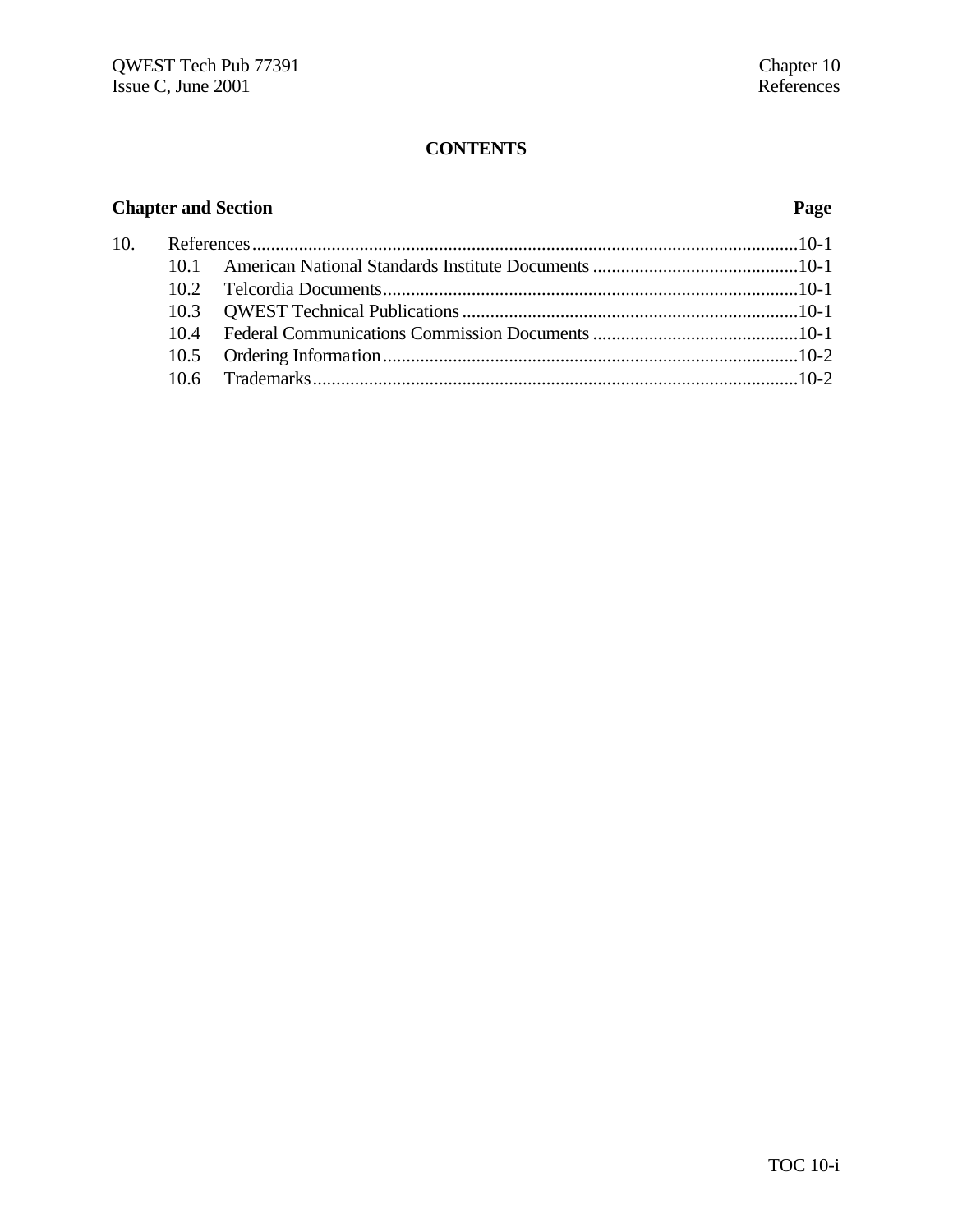#### **10. References**

#### **10.1 American National Standards Institute Documents**

| ANSI T1.223-1991              | Information Interchange $-$ Structure and Representation of<br>Network Channel (NC) and Network Channel Interface (NCI)<br>Codes for the North American Telecommunications System. |
|-------------------------------|------------------------------------------------------------------------------------------------------------------------------------------------------------------------------------|
| ANSI T1.401-1993              | Interface Between Carriers and Customer Installations - Analog<br>Voicegrade Switched Access Lines Using Loop-Start and<br>Ground-Start Signaling.                                 |
| <b>ANSI/IEEE Std 820-1984</b> | Standard Loop Performance Characteristics. This publication has<br>been reaffirmed in 1993.                                                                                        |

#### **10.2 Telcordia Documents**

- FR-64 *LATA Switching Systems Generic Requirements (LSSGR).* Issue 95, January 1995.
- SR-TSV-002275 *BOC Notes on the LEC Networks 1994.* Issue 2, April 1994.

### **10.3 QWEST Technical Publications**

- PUB 77384 *QWEST Interconnection Unbundled Loop.* Issue I, June 2001.
- PUB 77386 *Expanded Interconnection and Collocation For Private Line Transport and Switched Access Service.* Issue F, June 2001.

## **10.4 Federal Communications Commission Documents**

Code of Federal Regulations, Section 47, Part 68, Connection of Terminal Equipment to the Telephone Network.